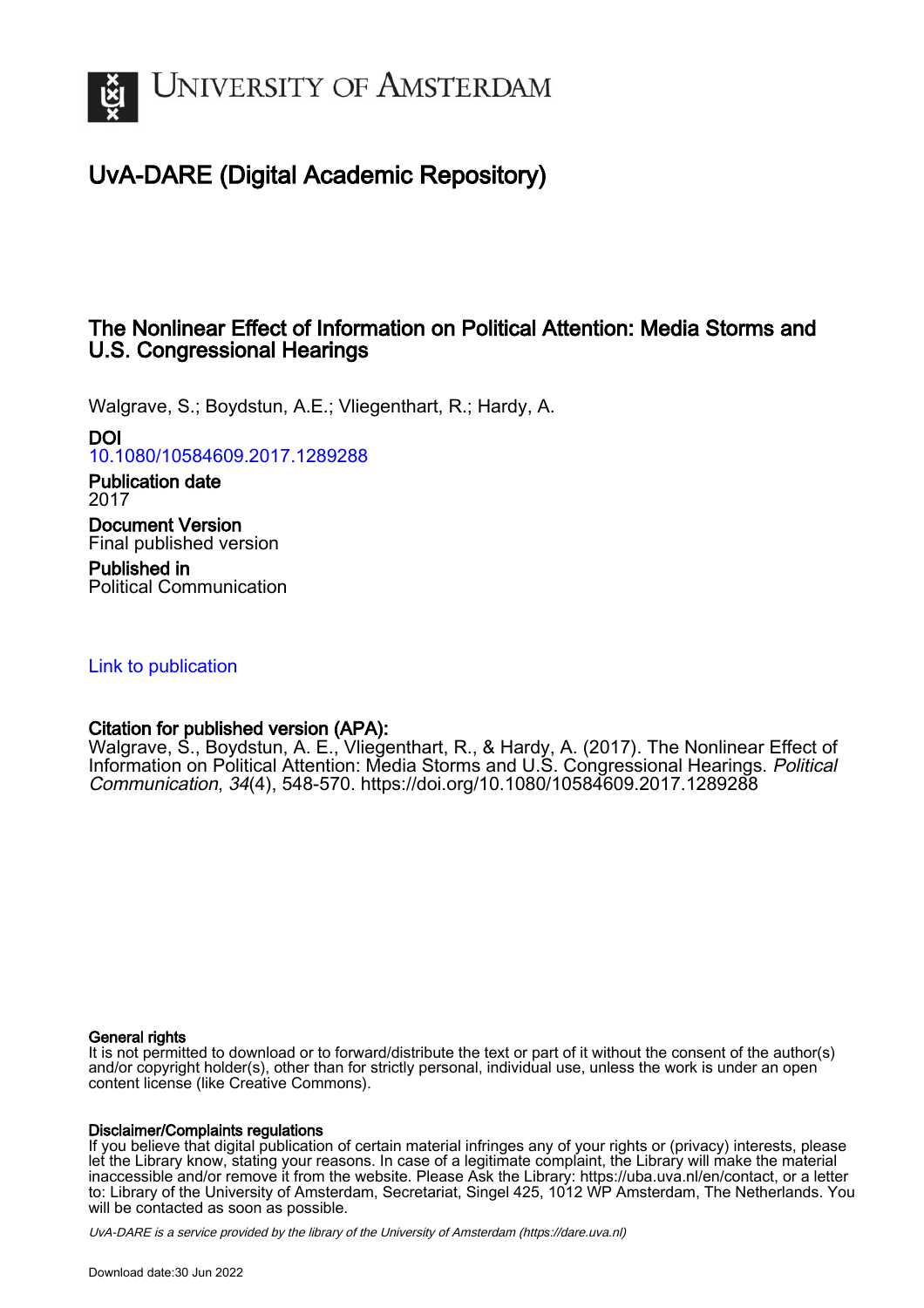

# The Nonlinear Effect of Information on Political Attention: Media Storms and U.S. Congressional **Hearings**

## STEFAAN WALGRAVE, AMBER E. BOYDSTUN, RENS VLIEGENTHART, and ANNE HARDY

Agenda-setting scholars have claimed that the typical punctuated pattern of governmental attention is a consequence of disproportionate information processing. Yet these claims remain unsubstantiated. We tackle this challenge by considering mass media coverage as a source of information for political actors and by examining the relationship between preceding media information and subsequent governmental attention. Employing data capturing U.S. media attention and congressional hearings (1996–2006), we find that the effects of media attention on congressional attention are conditioned by the presence of "media storms"—sudden and large surges in media attention to a given topic. A one-story increase in media attention has a greater effect on congressional attention in the context of a media storm, since media storms surpass a key threshold for catching policymakers' attention. We find evidence that the influence of media attention on political attention is nonlinear; agenda-setting operates differently when the media are in storm mode.

Keywords news, media storms, Congress, information processing, attention dynamics

Political attention is a precondition for political decision making. If a topic or problem does not appear on the political agenda—meaning that political elites are not treating it as one of their priorities—then chances are slim that political decisions will be taken, let alone that standing policies will be changed (Baumgartner & Jones, [1993](#page-18-0)). The role of attention as a necessary condition for political action makes the question of where political attention comes from a key political science issue. Understanding policy decisions requires understanding how the problem at hand came on the agenda in the first place. The prevailing answer in the broad literature on political agenda-setting is that political attention is a matter of information processing by political elites and institutions (Jones & Baumgartner, [2005](#page-18-0)). Signals from society indicate social problems, and their urgency and importance, and point to solutions to those problems. Some societal signals are

Stefaan Walgrave is Professor, Department of Political Science, University of Antwerp. Amber E. Boydstun is Associate Professor, Department of Political Science, University of California, Davis. Rens Vliegenthart is Professor of Media and Society, Department of Communication Science and Amsterdam School of Communication Research (ASCoR), University of Amsterdam. Anne Hardy is a researcher at the Department of Political Science, University of Antwerp.

Address correspondence to Amber E. Boydstun. E-mail: [aboydstun@ucdavis.edu](mailto:aboydstun@ucdavis.edu); Stefaan Walgrave, Department of Political Science, University of Antwerp, Sint-Jacobsstraat 2, 2000, Antwerpen, Belgium. E-mail: [stefaan.walgrave@uantwerpen.be](mailto:stefaan.walgrave@uantwerpen.be)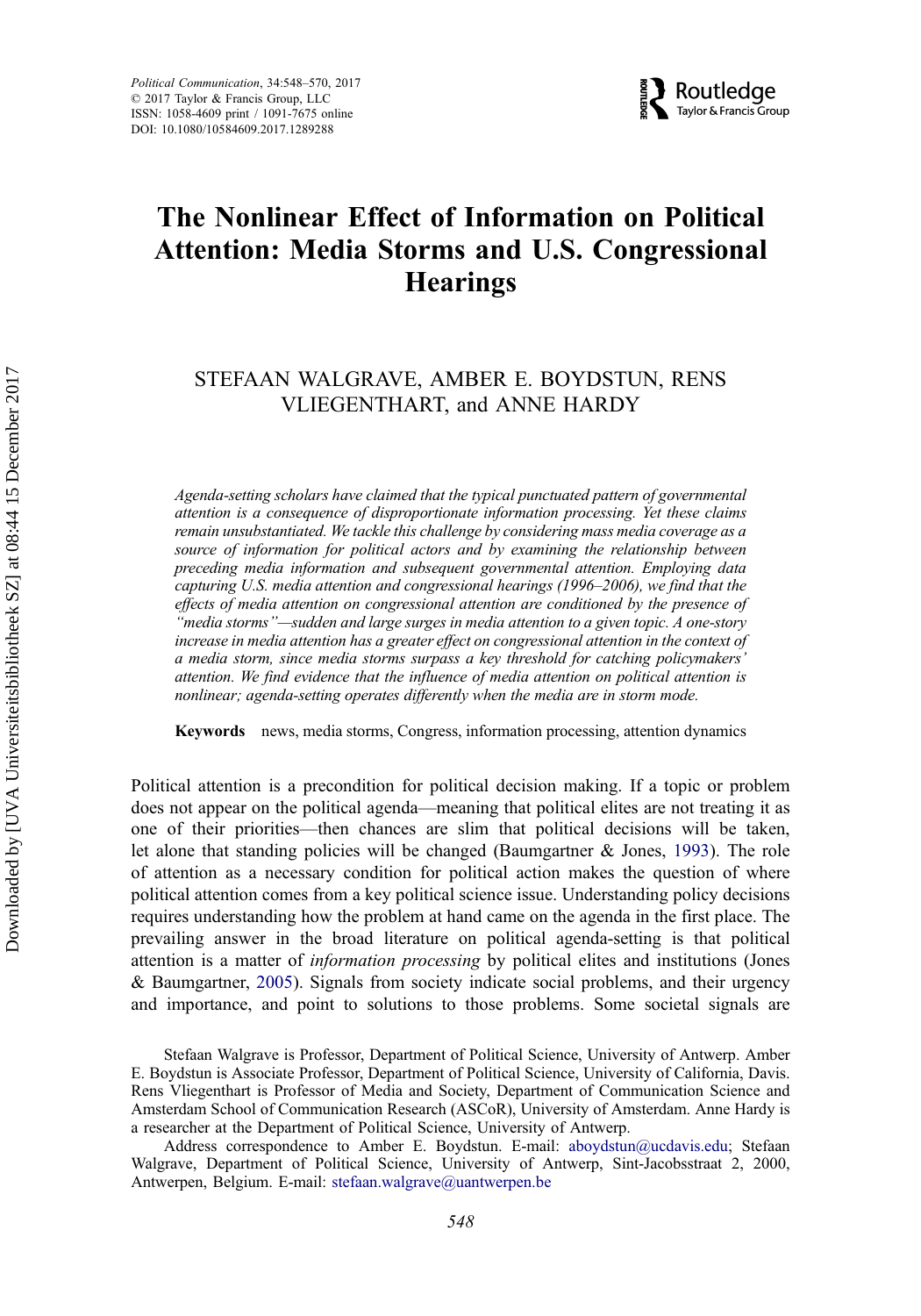ignored while others are adopted, which leads to a prioritization of issues on the political agenda. The information-processing perspective on agenda-setting, with signals about problems driving the process, has produced a wealth of evidence invariably revealing that political attention is spiked: long periods of stable attention to issues alternate with short bursts of exploding attention, after which attention regains its routine, pre-spike level (see, for comparative evidence, Baumgartner et al., [2009\)](#page-17-0).

Students of agenda-setting have claimed that the cause of this punctuated pattern of attention allocation is disproportional information processing by institutions and elites—the fact that the strength of the incoming signal does not translate linearly in more (or less) attention. However, as far as we know, no extant work has directly empirically tested this key assumption. Indeed, the bulk of extant agenda-setting work does not empirically assess incoming information at all but rather draws on the theoretical idea that, by definition (central limit theorem), the real world and its raw informational signals are normally distributed. That political attention dynamics are punctuated and not normally distributed, the literature contends, can only be the consequence of disproportional information processing. In other words, by just looking at attention allocation patterns—government outputs agenda-setting scholars claim that, on the input side, information must have been processed disproportionally. So, the disproportionality argument is theoretical and not empirical—or, at least, it is not empirical when it comes to measuring the informational input.

This study sets out to empirically verify the key claim that punctuated attention patterns are due to disproportional information processing. To accomplish this task, we need a measurement of incoming information that we can gauge independently from government reaction. Politics is an information-rich environment and signals from society pour in from many sides. Interest groups, lobbies, staffers, polls, personal contacts, constituents, etc., all provide information to political elites. The study zooms in on one very specific source of information for elites, namely mass media coverage. Media offer heuristic cues, continuously providing policymakers with signals about societal problems and things they, maybe, should care about and take action on (Herbst, [1998;](#page-18-0) Vliegenthart, Walgrave, & Zicha, [2013](#page-19-0)). In contrast to most signals directed toward elites that are often private or even concealed, media information is publicly available and can be measured in a straightforward fashion. In addition, studies have showed that media coverage forms an important source of information for political elites (see, for example, Herbst, [1998\)](#page-18-0).

This article examines whether information encapsulated in media coverage is processed disproportionally by political institutions. We operationalize this question by testing whether there is a non-linear relationship between preceding media attention to an issue and subsequent political attention to the same issue.

Media coverage is a recognized source of information for politicians, and the effect of media on politics has been documented in many studies. The so-called political agendasetting effect of the mass media applies to several political agenda types, many different issues, and in many different countries (for an overview, see Walgrave & Van Aelst, [2006\)](#page-20-0). When news coverage of a topic goes up, attention to that topic among politicians tends to follow. Yet, none of these many studies examining the link between media coverage and subsequent political attention have modeled the relationship as being nonlinear. In line with the information-processing account, however, we expect agenda-setting by the media to be a stochastic process, with politics underreacting (or not reacting at all) to a gradual and moderate increase in media attention but then suddenly overreacting when media attention abruptly surges to high attention levels. More precisely, we argue that the size of the media effect becomes greater once media coverage passes a certain threshold of sudden attention. The weight of a single news story depends on whether it appears in the context of a strong,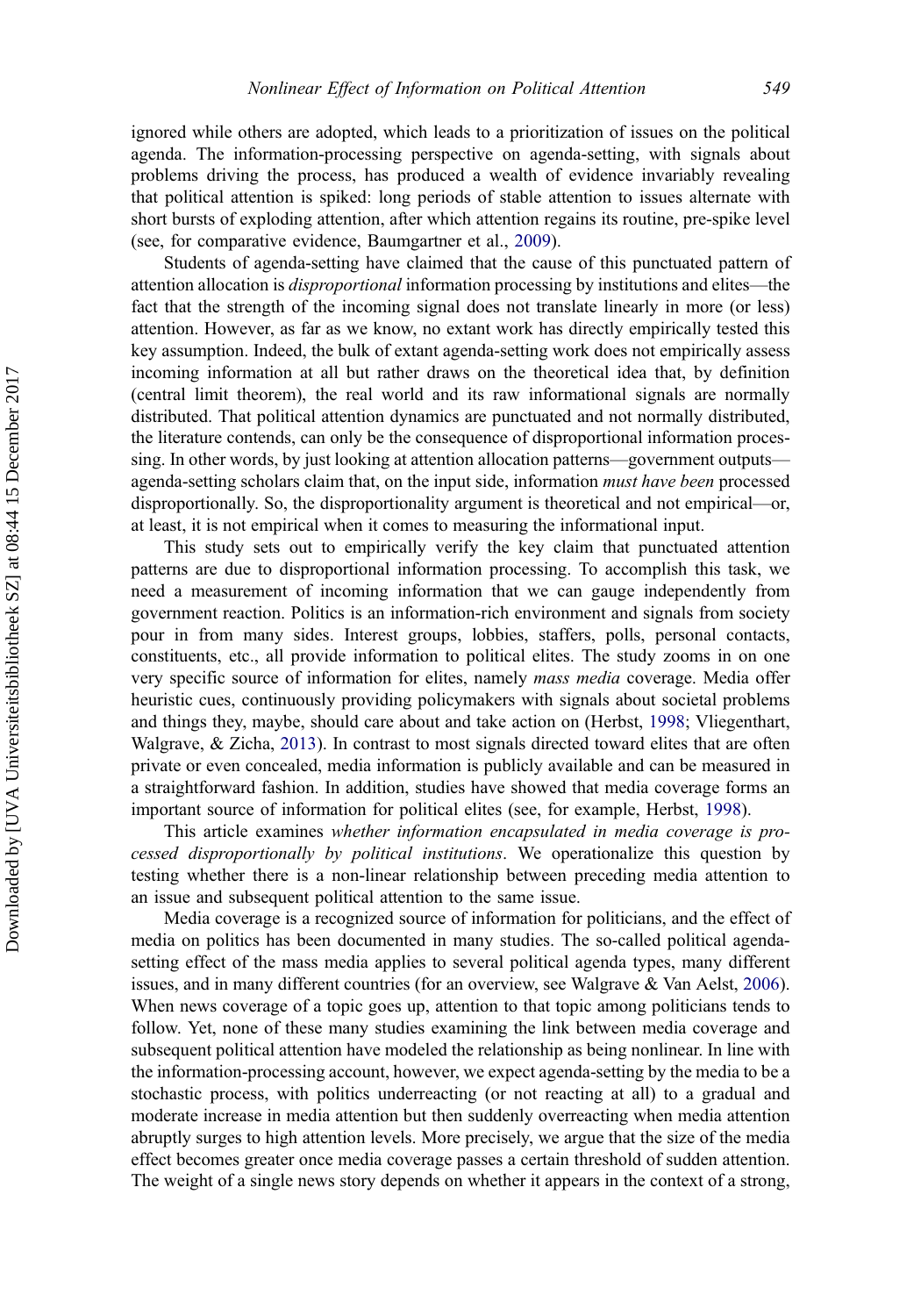sudden increase in related stories appearing around the same time. Following recent work by Boydstun, Hardy, and Walgrave ([2014\)](#page-18-0), we refer to these instances of precipitously spiking media attention to a topic as being "media storms." We treat media storms as constituting surges in news coverage over the theoretical threshold needed to heighten the effect of media attention on political attention. Based on the disproportionality argument, we expect that when media storms break loose, politics does not react proportionally.

Our case is the United States. We analyze the effects of front-page news coverage in The New York Times on hearings held in the U.S. Congress, 1996–2006. Our findings first replicate previous work establishing that, when the media operate in routine mode with no sudden spikes of attention, media coverage linearly affects the political priorities in the United States as captured by congressional hearings. But then our findings go further by showing that, when media storms (again, marked by explosive increases of media attention to very high levels) occur, the influence of the news on the political agenda kicks into a higher gear. Media storms reinforce the positive effects of media coverage on the political agenda: when the news suddenly devotes a lot of attention to a topic, Congress goes into overdrive as well, increasing its hearings about the topic at a much higher rate. In storm mode, the media agenda matters more for the governmental agenda. Our study thus provides proof of the fact that government processes media information disproportionally and, what is more, that the aggregate patterns of punctuated change in government outputs are indeed associated with how political actors deal with incoming information on the input side and over-attend to signals.

Note that our claim is *not* that mass media coverage exerts a genuine autonomous "effect" on political attention. Rather, mass media are merely one source of information about real-world events available to political actors. And although the media do not form a perfect mirror of reality—far from it—the media do reflect to some extent the importance of real-world events and problems. Thus, when we talk about media "effects" in the rest of this article, we simply refer to this information provision function of the mass media. Beyond the scope of this article are at least two important tasks for future research: first, considering the biasing and disproportionate information processing by the media themselves and, second, fully focusing our examination on whether political attention reacts proportionally to media attention, controlling for the objective severity of policy problems.

### The Nonlinear Processing of Media Information by Political Actors

There is a good deal of work claiming, and finding, that issue information encapsulated in media coverage spills over to the political agenda. Over the past several years, a steady stream of work has examined to what extent, and how, mass media coverage affects political attention. Initially, studies, mainly conducted in the United States, led to mixed results (for example, Baumgartner, Jones, & Leech, [1997;](#page-18-0) Cook et al., [1983;](#page-18-0) Edwards & Wood, [1999](#page-18-0); Kleinnijenhuis & Rietberg, [1995;](#page-19-0) Pritchard, [1992](#page-19-0); Protess, Cook, & Doppelt, [1991;](#page-19-0) Protess et al., [1987;](#page-19-0) Soroka, [2002a](#page-19-0); Trumbo, [1995](#page-19-0); Walker, [1977](#page-20-0); Wanta & Foote, [1994;](#page-20-0) Wood & Peake, [1998](#page-20-0)). More recent studies, though, now extending to different countries beyond the United States, all find the media to exert influence on which topics are dealt with politically (see, for example, Green-Pedersen & Stubager, [2010;](#page-18-0) Thesen, [2010;](#page-19-0) Van Noije, [2007](#page-19-0); Van Noije, Kleinnijenhuis, & Oegema, [2008](#page-19-0); Vliegenthart & Walgrave, [2011](#page-19-0); Vliegenthart et al., [2013;](#page-19-0) Walgrave, Soroka, & Nuytemans, [2008\)](#page-19-0). The few studies that tested both the effect of media on politics and the effect of politics on media found the former effect to be larger than the latter. Although political elites are newsmakers as well, in their issue attention they seem to follow the media more than lead the media. Therefore, as a point of departure, we aim to replicate the classic media and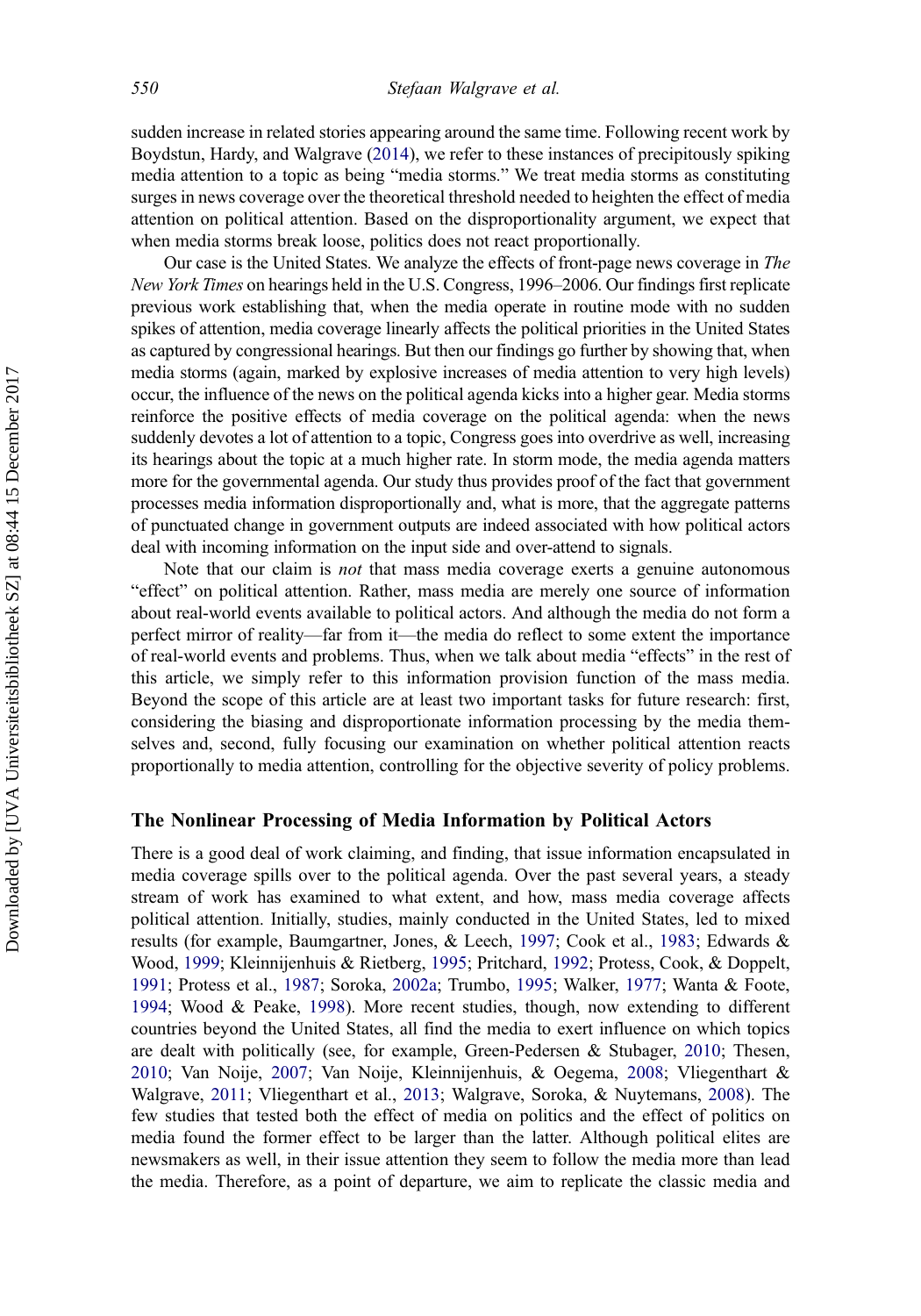political agenda-setting studies for U.S. congressional hearings (1996–2006) and formulate the following hypothesis.

 $H1$ : An increase in news coverage of a topic leads to an increase in congressional hearings on that topic.

Yet despite the importance of understanding exactly *how* media influence politics, none of the mentioned media-and-politics studies question the implicit assumption that the effect is a linear one. Indeed, *all* this past research has supposed that a one-unit increase on a current low level of media attention has the same effect as a one-unit increase on an already high level. We question this assumption, arguing that the disproportionate nature of politicians' information processing should lead us to expect a nonlinear influence of media attention on governmental attention.

The agenda-setting literature suggests that political actors generally process information disproportionally, leading to punctuated political outputs. There are two reasons for political priorities to react nonlinearly to information in general and media cues in particular: politicians are humans and politicians are politicians (for a similar distinction, see Jones & Baumgartner, [2005](#page-18-0)). Political elites are humans just like the rest of us, and they respond to media coverage as such. Having inherent cognitive limitations and experiencing social pressure, they deal with incoming information in a disproportional and irregular fashion, ignoring and then overreacting to pieces of information. But politicians are a special kind of human being. Compared to ordinary citizens, encapsulated in political institutions, they are much more conscious spenders of attention, knowing that attention is scarce and consequential and should be consumed judiciously.

#### The Nonlinear Influence of Media Attention on People's Attention, Generally

The memory and computing deficiencies people face, especially when dealing with many bits of information coming in at the same time, mean that human attention is basically nonlinear (Jones, [1994\)](#page-18-0). As a wealth of cognitive psychology studies show, it takes a certain amount and type of signals in order to capture a person's attention (Pashler, [1999\)](#page-19-0). Switching attention also entails certain costs, and therefore not every incoming stimulus leads to a shift in attention. In fact, the very definition of attention used in cognitive psychology—attention is the cognitive process of selectively concentrating on one aspect of the environment while ignoring other things (Anderson, [2004](#page-17-0), p. 519)—means that some signals do not get through while others do. For political actors to undertake an action, like setting up a hearing, the topic at hand must be at the top of their mind; they must think about it. In cognitive psychology terms, the "construct" must be "accessible" (Higgins & King, [1981](#page-18-0)). The more accessible a topic (construct), the more likely that hearings on it will be organized. Constructs become accessible when they are activated. More *recent* activation, more *frequent* activation, and more *salient* activation—a function of prominence and distinctiveness—leads to more accessibility (Higgins & King, [1981,](#page-18-0) pp. 78–82). In the next section we define and model media storms in such a way that they capture these exact three features of external stimuli (in this case: media stories) as being recent, frequent, and salient.

Beyond individuals' natural cognitive limitations, social perceptions also drive individuals to react disproportionally to incoming information. Wood and Doan (1998) propose a model in which people may hold private beliefs about a condition and consider the condition to be non-acceptable (e.g., in the case of sexual harassment). Still,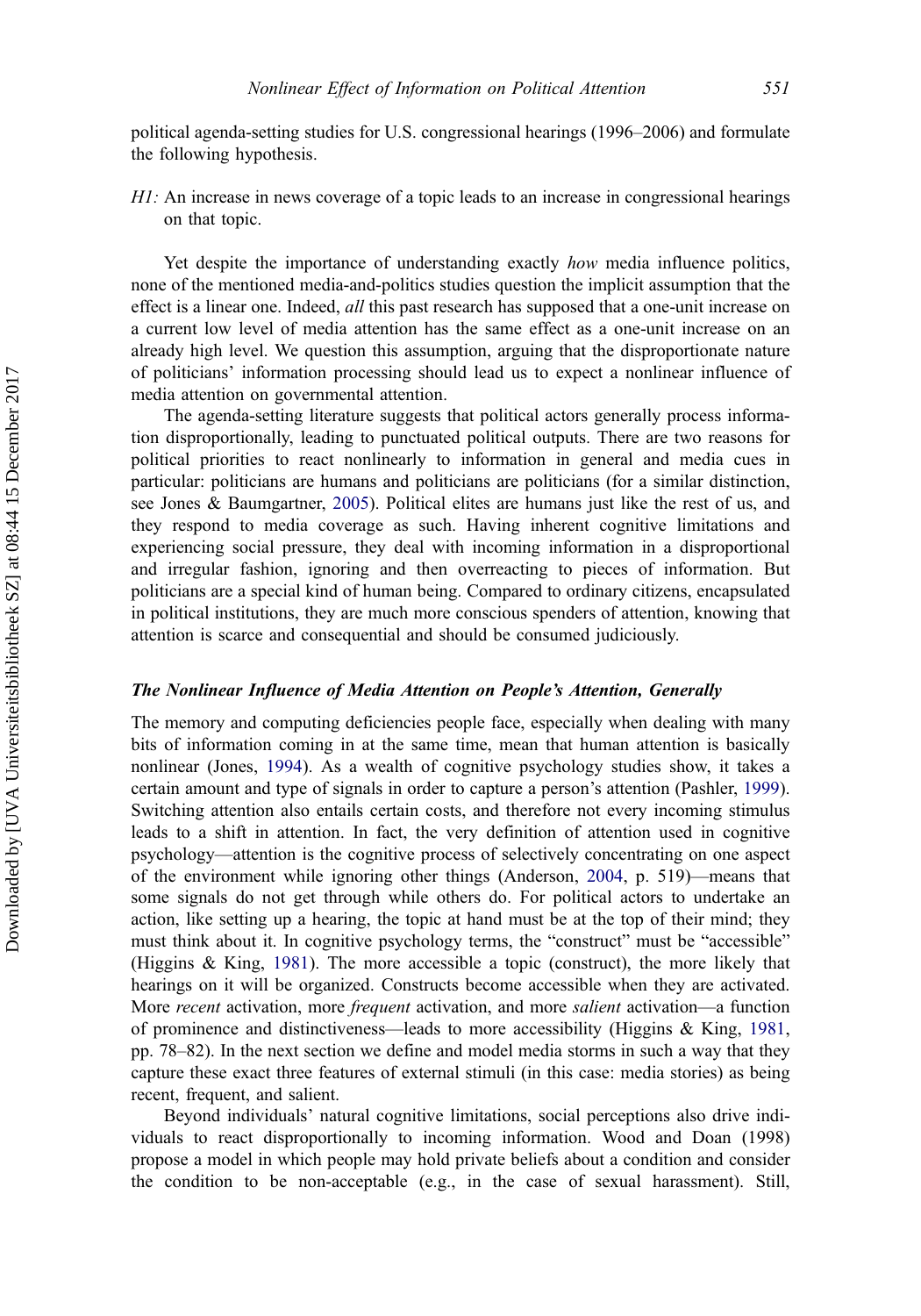individuals typically have a certain threshold to make their non-acceptance preferences public and to engage in collective behavior. This personal threshold is a function of their perception of others' degree of non-acceptance and, most importantly, of others' willingness to make their non-acceptance public. So, even if objective conditions worsen (and information documenting it comes in and is processed), no reaction follows as long as the threshold is not passed. If the situation worsens further and, as a consequence or as the consequence of other factors, the threshold is overcome, people start explosively cascading toward expressing their non-acceptance. The result is not a gradual response but a spike of public attention or action toward the underlying issue. The literature abounds with similar examples of herd behavior leading to disproportionate (public) reaction to incoming information, such as in social movement participation (Granovetter, [1978;](#page-18-0) Lohmann, [1994\)](#page-19-0) and stock market dynamics (Schelling, [1978](#page-19-0)). In short, citizens' disproportionate reaction to information is due to inherent cognitive limitations as well as to their perceptions of what others think and will do.

More specifically with regard to reactions to incoming *media* information, we can illustrate the disproportionate reaction people's attention patterns face by referring to three public agenda-setting studies—not dealing with elites but with the general public—tackling how citizens process (media) information in a nonlinear fashion. First, Iyengar and Kinder [\(1987\)](#page-18-0) show that media attention more strongly affects public attention to topics that were previously low on the agenda. They suggest that when events, accidents, blunders, scandals, disasters, and the like suddenly draw ample media attention to an underlying topic and hit the media, this is when media attention matters most. Second, in his study of 10 topics in the U.S. media and public opinion in the 1960s–1980s, Neumann ([1990\)](#page-19-0) found proof of nonlinearity in public agenda-setting. He described that when topics get slight and novel coverage "… nobody has heard of you or understands what you are talking about…. But if you keep at it, it might catch on. People may begin to recognize the message, put it in context, and perhaps even talk about it among themselves somewhat…" (Neumann, [1990](#page-19-0), pp. 163–164). Third, Brosius and Kepplinger [\(1992](#page-18-0)) investigated the media's effect on public priorities in Germany and found for a number of topics that nonlinear models perform better and exhibit more explanatory power than traditional linear models. For select topics the effect of an additional news story is larger on high levels of coverage than on low levels of coverage, "Especially for topics with a lot of public concern and topics with dramatic changes in coverage, agenda setting follows the acceleration rather than the linear model" (Brosius & Kepplinger, [1992,](#page-18-0) p. 19). In other words, there is good reason to think—and existing evidence to show—that media attention has a nonlinear influence on people's attention, generally.

#### The Nonlinear Influence of Media Attention on Politicians' Attention, Specifically

Politicians are humans, but they are politicians as well. They operate in a strongly regulated and constrained institutional environment. As a consequence, compared to human attention in general, media signals have to overcome even higher thresholds to elicit political attention. But past this threshold we expect political attention to respond in spades. In fact, we would argue (although we do not test it here) that political actors react even more nonlinearly to incoming signals than humans in general. With regard to media information in particular, it stands to reason that politicians are much more sensitive to media signals than are citizens. Their reputation, electoral fate, and even their political future may depend on whether and how they deal with the media. There is evidence, for example, that elites are more influenced by media scandals than other people (Protess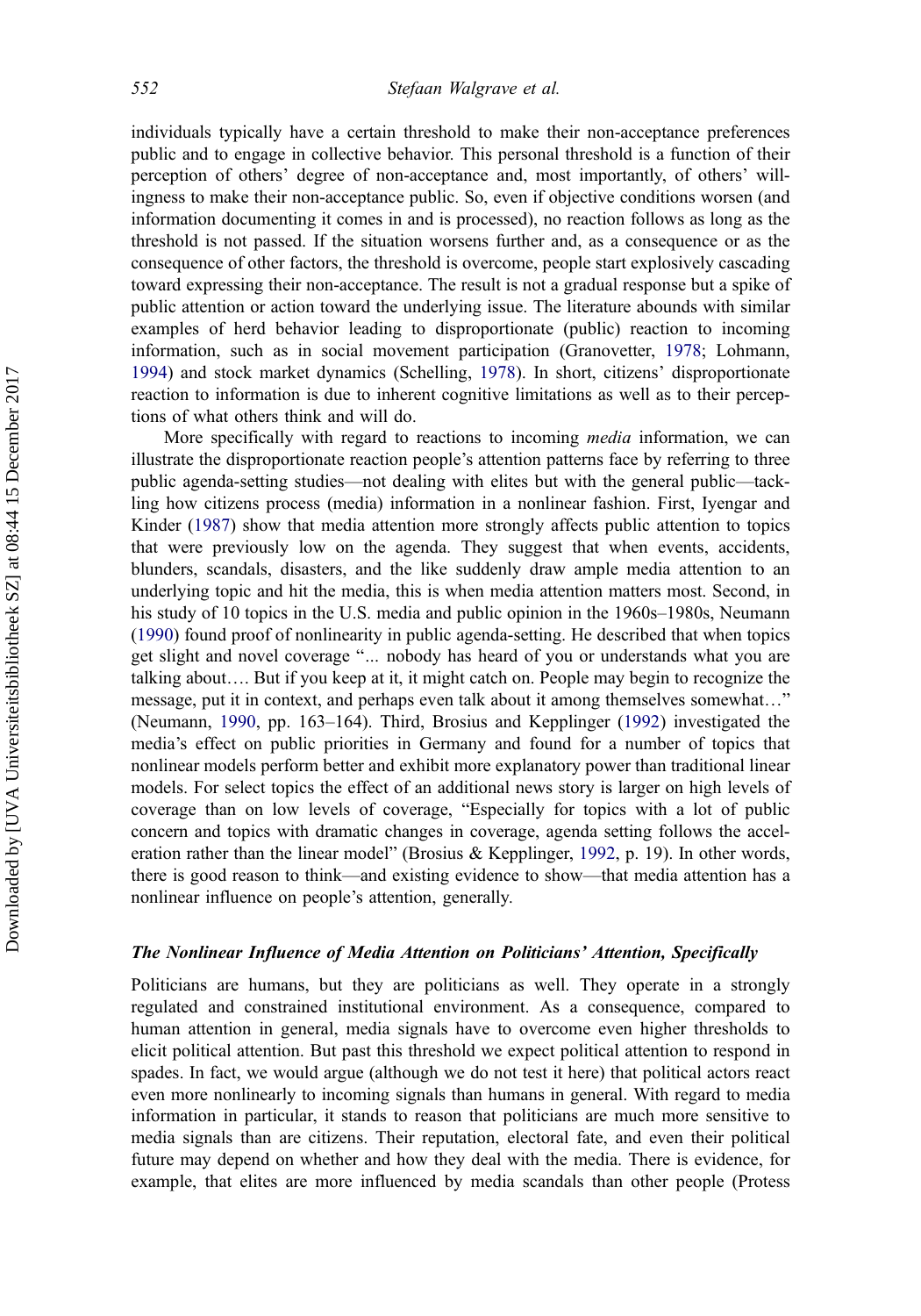et al., [1987](#page-19-0)) and that they are more intense media consumers (Herbst, [1998](#page-18-0); for an account of how media differently affect different groups, see Kepplinger & Zerback, [2007\)](#page-18-0). In this study, we do not compare politicians' and citizens' reactions. We simply argue that there are two additional mechanisms, typical for political institutions, that may produce even stronger disproportionate political reactions. Jones and Baumgartner ([2005\)](#page-18-0) call these mechanisms "institutional friction" and "cascades."

In terms of the first mechanism, friction, meaningful political attention is institutional political attention. It comes in the form of bills, hearings, executive orders, oral questions, legislation, and so on. As the carrying capacity of institutions is limited and as their attention can only be spent in meaningful and undividable "chunks"—a hearing is a hearing and cannot endlessly be divided into more, smaller hearings—attention to information in general and media in particular is discontinuous. Only a given amount of institutional attention chunks are available, and the fight for these attention slots among actors who each favor a limited amount of pet issues leads to friction and stasis. Most of the time, political attention levels stay as they were before, barely responding to external cues including media signals. There is simply too much information coming in, and minor signals get drowned out, since the most efficient way for political actors to manage this information overload is to ignore new signals and continue dealing with the old ones. The agenda literature provides ample evidence of this negative feedback effect suppressing reaction to information—for example the study by Jones, Larsen-Price, and Wilkerson ([2009\)](#page-18-0) showing that institutions at the end of the policy cycle are, due to friction, less responsive to public priorities than institutions at the early stages of the cycle.

However, when an incoming signal becomes very strong—for example, when the media attention to an issue or event suddenly explodes—the second mechanism kicks in: *cascading*. The sudden flood of media coverage makes political actors abruptly realize that they probably ignored the problem for too long, that it has become worse without them noticing, and that they should act urgently. A brief but powerful political stampede toward the newly discovered topic occurs as political actors try to outrun each other. Once the political pack starts to move, actors look at one another's behavior, ignoring the underlying signal that initially triggered the stampede. A cyclical imitative process leads to a burst of political attention (Walgrave & Vliegenthart, [2010\)](#page-20-0). Note that we are talking about a similar process here as discussed earlier when we covered how citizens suddenly overcome their personal threshold to address an issue, leading to a cascade. The difference, though, is that when politicians cascade toward an issue they do so in an even more explosive way, wanting to outrun one another and be the first (or at least an early) adopter of the issue. During such a political rush, each additional media story has a larger effect on politicians' activities than in routine times. Wolfe summarizes it as follows: "… the influence of the media is amplified once coverage hits a threshold" (2012, p. 122). There is remarkably less evidence of this second, explosive positive feedback mechanism to be found among agenda studies more generally and in media-and-agenda studies particularly (but see Vliegenthart et al., [2013](#page-19-0)). We provide some in this article.

In summary, the human mind has cognitive limits, pointing toward the need for recent, frequent, and salient activation to overcome attention and action thresholds. When we combine this general cognitive and social limitation with the pattern of friction and cascading typical for political institutions—also suggesting that only strong signals can unleash political attention that may be even more explosive—we arrive at the expectation that it takes strong and sudden (media) signals to lead to a disproportional surge of political attention. Recently, Boydstun and colleagues [\(2013](#page-18-0)) coined the concept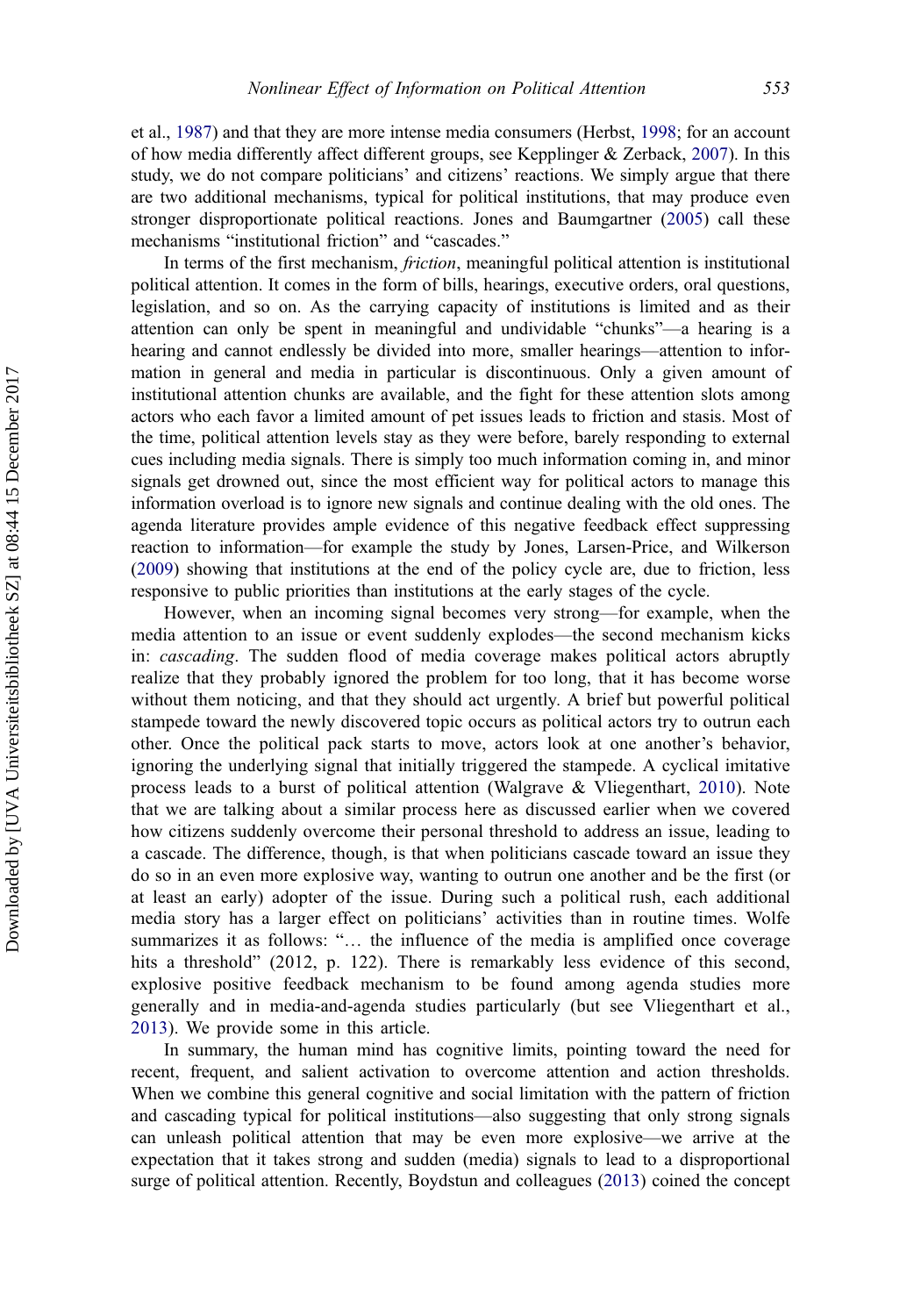<span id="page-7-0"></span>of "media storms" to refer to instances of sudden, high, enduring levels of media attention for an issue or event. We elaborate on this in the next section. So, finally, we formulate our second, nonlinearity hypothesis.

 $H2$ : When a media storm on a topic occurs, an increase in news coverage of the topic leads to a larger increase in congressional hearings on that topic than in the absence of a media storm on the topic.

Note that we do not consider the two hypotheses (linear and nonlinear) to be contradictory. Both hypotheses can be true at the same time. In fact, the first hypothesis states, in technical terms, that there will be a main effect of media coverage on hearings, and the second hypothesis claims the presence of an interaction effect of media coverage and the presence of a media storm on hearings. Of course, it is true that under storm conditions on a given issue—leading to hypothesized nonlinear effects for that issue—the space on the political agenda for the other issues is diminished, which reduces the chance of finding a linear effect for the other issues at that particular time.

#### Data

We test these expectations drawing on longitudinal data from the U.S. covering the 1996–2006 period capturing attention across all domestic policy topics in the media (via New York Times coverage) and in politics (via congressional hearings). A period of 11 years should be enough to test our expectations, as media effects are supposed to be short term and the number of observations is considerable (see below). With these data, we test the hypotheses outlined earlier using pooled fixed effects time series models. Observations in each of the two data sets are coded according to the original U.S. version of the Policy Agendas codebook developed by Baumgartner and Jones [\(1993](#page-18-0); see <http://www.policyagendas.org/>). The codebook contains 19 major topic codes, comprised of 233 subtopic codes. All observations are coded for one primary code only. In this article we rely on the major topic codes. We do not focus on just a few topics but take all domestic topics into account in a pooled analysis, excluding the three international topics (defense, foreign trade, and international affairs) from the analysis. Previous work has showed that, in the United States, media and politics interactions differ for international issues compared to domestic issues (Edwards & Wood, [1999](#page-18-0); Wood & Peake, [1998](#page-20-0)). Public opinion pressure on media and politics differs as well for international issues, as

|                               | Descriptive statistics                                            |      |      |      |       |
|-------------------------------|-------------------------------------------------------------------|------|------|------|-------|
| Variable                      | $N(16 \text{ topics } x 132 \text{ or } 129 \text{ months})$ Mean |      | SD.  | Min  | Max   |
| Hearings                      | 2112                                                              | 4.98 | 5.62 | 0.00 | 76.00 |
| Media Attention <sup>a</sup>  | 2064                                                              | 3.16 | 3.77 | 0.00 | 40.71 |
| Media Storms <sup>b</sup>     | 2064                                                              | 0.09 | 0.40 | 0.00 | 3.00  |
| <b>MIP</b>                    | 2112                                                              | 0.05 | 0.07 | 0.00 | 0.41  |
| Media Congestion <sup>a</sup> | 2064                                                              | 0.23 | 0.06 | 0.13 | 0.44  |

| Table 1                |
|------------------------|
| Descriptive statistics |

Notes. <sup>a</sup> Variables for which a three-month average is being used and presented here.<br><sup>b</sup> Number of months in the previous quarter that a storm was present on the given issue. Means are relative scores (percentages); non-domestic issues are excluded from the analysis.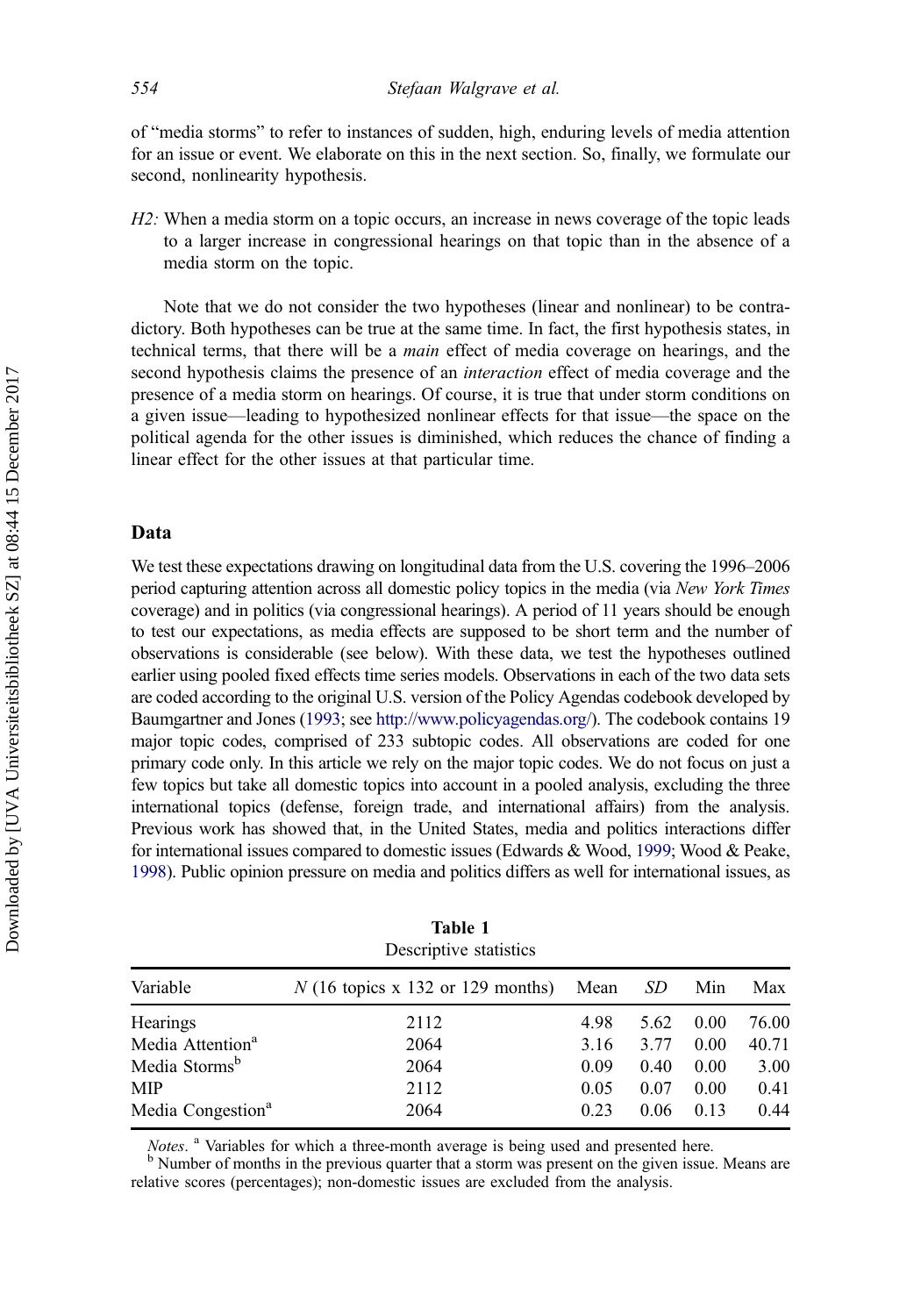the U.S. public cares much less about foreign issues (Page & Shapiro, [1992](#page-19-0)). Thus, international topics, while of course important, are different agenda animals, best left for separate consideration. We turn now to explaining our data. [Table 1](#page-7-0) shows descriptive statistics for the variables. Note that these are all relative scores (i.e., percentages).

#### Political Attention

We measure the governmental agenda using congressional hearings; this is our dependent variable. Previous authors have argued that congressional hearings are the best measure of congressional attention (Baumgartner & Jones, [1993](#page-18-0); Edwards & Wood, [1999](#page-18-0)), and we follow in their footsteps here. Hearings are a good measure of what Congress is taking seriously (Edwards, Barrett, & Peake, [1997\)](#page-18-0). We use hearings data acquired from the Policy Agenda database, drawn from the Congressional Information Service Abstracts.<sup>1</sup> The hearings included are those of committees, subcommittees, task forces, panels and commissions, and the joint committees of Congress. Hearings can be held on any topic as long as a member is able to convince the committee chair to hold one. A delaying factor is finding an appropriate date for the committee leader. Committees have to publicly announce the date, place, and subject of each hearing at least one week in advance (Sachs, [2004](#page-19-0)). Most hearings in the Policy Agenda database have been announced a week beforehand. In this data set, each hearing receives a single primary topic code. Since we are interested in the share of attention to issues and not in the absolute levels—political attention is a zero sum game—our measure of political attention is the proportion of congressional hearings on a given topic during a given month, using a data set comprised of 15,435 hearings in total. In general, it takes a few weeks for Congress to convene a hearing, making it appropriate to model hearings as a function of lagged media attention of one to several months earlier. Note that planned hearings are almost *never* announced in the mass media (according to our own systematic search on LexisNexis), which considerably reduces the chance that the mere announcement of a hearing sparks media attention (thus leading to a reverse causal effect).

#### Media Attention

We measure the media agenda, our first independent variable, using all front-page New York Times (NYT) stories, 1996–2006 (data borrowed from Boydstun, [2013](#page-18-0)). Each story was manually coded. Each story received a single topic code, employing a systematic rubric for coding the minority of cases that dealt equally with two or more policy topics. This data set of NYT front-page stories has high intercoder reliability, with 95.2% agreement and a Krippendorff's alpha value of 0.947 based on this major topic coding (Boydstun, [2013](#page-18-0)). Although the front page of the NYT forms a single media outlet only—and is characterized by limited space—it is the best single measure of what goes on in the U.S. media system. Several studies suggest that the NYT is generally representative of U.S. national newspaper coverage and often national television coverage and online news (Althaus, Edy, & Phalen, [2001;](#page-17-0) Baumgartner, De Boef, & Boydstun, [2008](#page-17-0); Soroka, [2002b](#page-19-0); Van Belle, [2003](#page-19-0)). So, when we speak in plural of "the media" in the remainder of the article we are actually talking about the NYT, assuming that the NYT reflects the national U.S. media well. Concretely, our measure of media attention is the proportion of New York Times stories on a given topic during a given month, using a data set of a total of 31,034 front-page stories in all.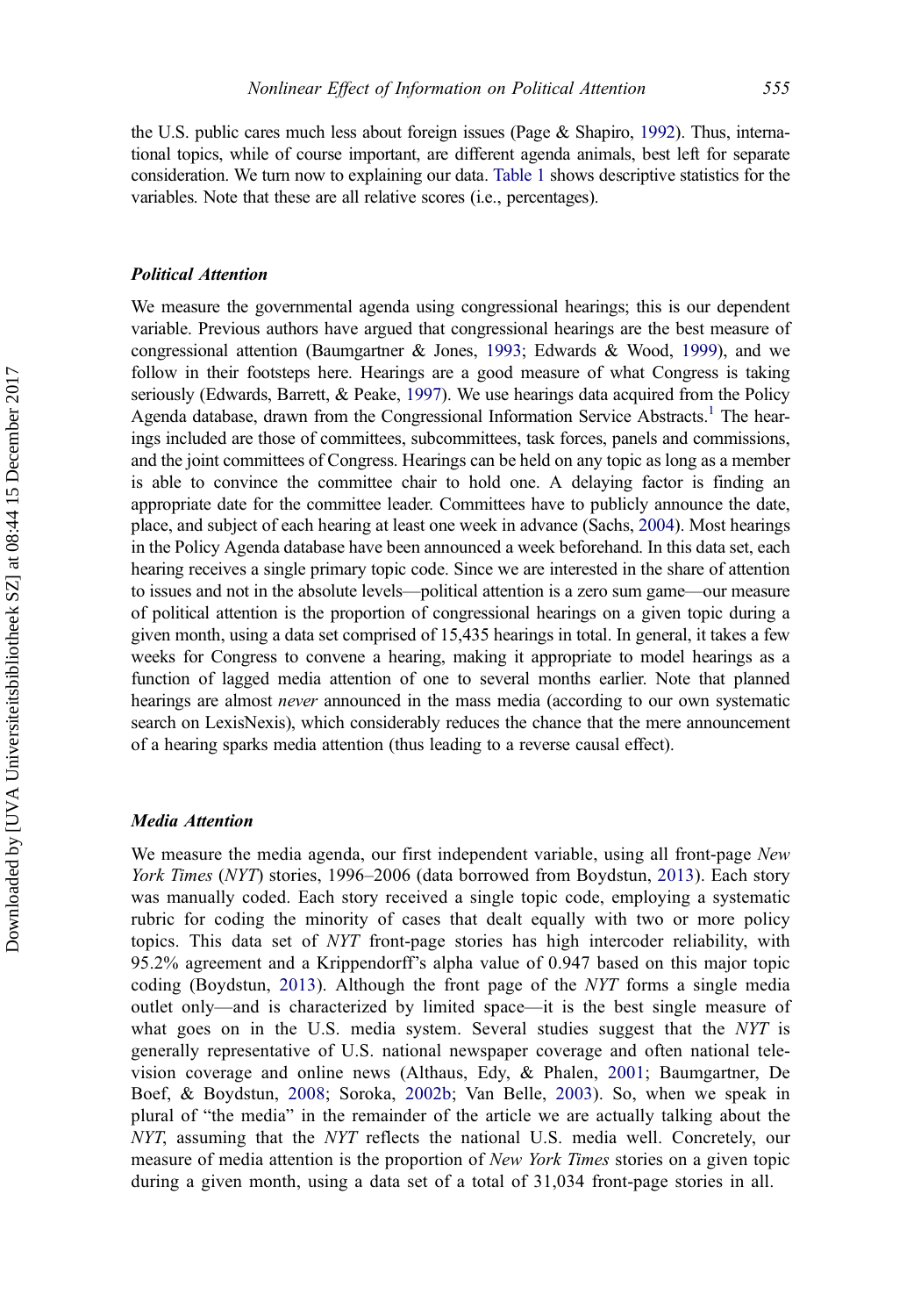#### Media Storms

The central tenet of our study is that the media's influence on politics is nonlinear. That is to say, the effect of a single-story increase in attention differs according to whether or not that story is in the context of high media attention to the topic above a certain threshold. This threshold is theoretically amorphous, but the media storm variable identified by Boydstun et al. ([2014\)](#page-18-0) meets our theoretical criteria. Earlier, drawing on the cognitive psychology literature, we mentioned that the saliency (prominence and distinctiveness), frequency, and recency of a signal determine whether it manages to attract a human's attention. The operationalization of a media storm by Boydstun and colleagues maps onto these criteria exactly. Available work on media storms—or "media hypes" or "media waves," as they are sometimes also called—is not very extensive, and most of it fails to operationalize media storms empirically (see, for example, Brosius & Eps, [1995;](#page-18-0) Elmelund-Præstekær & Wien, [2008](#page-18-0); Kepplinger & Habermeier, [1995](#page-18-0); Vasterman, [2005;](#page-19-0) Wien & Elmelund-Praesteker, [2009;](#page-20-0) Wolfsfeld & Sheafer, [2006](#page-20-0)). But recently, Boydstun and colleagues ([2013\)](#page-18-0) have developed an empirical measure of media storms. Specifically they define a media storm as (a) a sudden surge of attention to a specific topic (the attention increases two-and-a-half times compared to the previous week [i.e., +150% or more]) that (b) is high in volume (capturing at least 20% of the total front-page agenda) and (c) lasts for a significant period, by media standards (at least an entire week of coverage).

Although the thresholds that these authors employ (150% increase/20% total coverage/1 week duration) are somewhat arbitrary, they show that storms identified using these criteria have an effect on people's perception of the world around them. The attractiveness of their conceptualization of media storms is that their three dimensions—explosiveness, amount, and duration—largely map onto cognitive psychology's criteria of saliency, frequency, and recency for signals to grasp people's attention. The saliency of a signal refers to its prominence and distinctiveness. The 20% of coverage criterion (amount) for media storms corresponds with the required prominence of a signal. The 150% increase criterion (explosiveness) fits the distinctiveness of a signal. Brosius and Kepplinger ([1992,](#page-18-0) p. 10) contend that extreme short-term changes in coverage are the most likely to yield effects because memories of extraordinary situations remain active for a longer time period. Frequency is accounted for by the duration criterion Boydstun and colleagues use when they state that media storms take at least one week of exceptional coverage. The recency of a signal, finally, is a matter of modeling the preceding media storms and media coverage in close proximity, short lags, to the expected outcome (hearings). Therefore, we decided to simply adopt Boydstun and colleagues' ([2013\)](#page-18-0) criteria for media storms without first testing their effect on congressional hearings scheduling. Other storm criteria, with higher or lower thresholds, might lead to larger or smaller hearing effects. But our primary goal here is to test whether nonlinear effects exist in the first place rather than to scrutinize the exact size of a media storm needed to prompt a shift in effect size.

In sum, Boydstun and colleagues' operationalization of media storms nicely fits with what we would expect from signals able to draw attention away from previous topics. Conveniently, they assess media storms on the NYT front page in the same research period as we study here (1996–2006) and they identify each media storm based on the same Policy Agendas topic coding. So, we have a measure of general coverage and of storm coverage of domestic policy topics based on the same source and covering the same period. In the 11-year period under study here, Boydstun and colleagues identified 112 domestic NYT media storms to meet their three criteria. Many of these storms have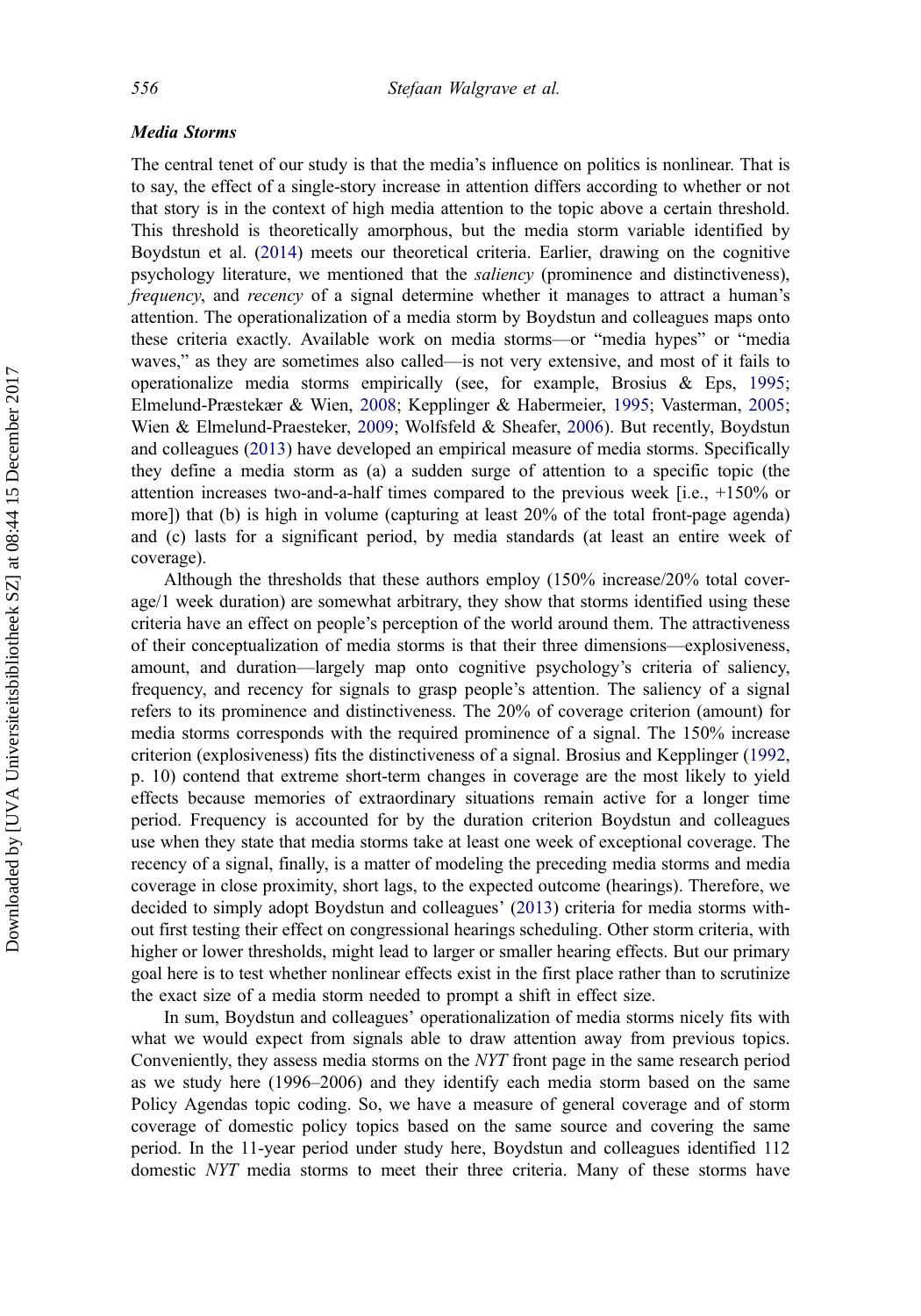household recognition, such as 9/11, the Columbine school shooting, Hurricane Katrina, and even John Kerry's Swift Boat scandal. Other storms, like Terri Schiavo and the California gubernatorial recall election of 2003, are likely memorable to most Americans who paid even passing attention to the news during this period. Some major events, like the President Bill Clinton/Monica Lewinsky scandal, produced multiple media storms erupting around distinct key moments. Of the 112 media storms identified between 1996 and 2006, 61 happened on U.S. soil and are considered here as domestic media storms. All 61 of these media storms served to draw public (and political) attention to a policy area that we can categorize using the Policy Agendas codebook (see Appendix for the list of domestic storms we use here). Thus, for the following analyses, we construct a simple media storm dummy variable set to "1" for each topic/month observation if that topic was empirically part of a media storm during that month, and "0" otherwise. Note that our two media variables, media attention and media storms, partially tap the same phenomenon: the amount of media attention. The media storm variable, though, also takes the *explosiveness* and the *duration* of exceptionally high media attention into account since we expect these two elements to increase the effect of the sheer amount of coverage. In fact, we argue that our media storm measure is a better match with theories of information processing (see the saliency and frequency of a signal) than alternative polynomial measures of media attention (e.g., media squared). One is not a mathematical artifact of the other.

Of course, as they both include levels of media attention, both media variables correlate considerably. The correlation between the variables used in the analysis (threemonth average for media attention and summed scores over three months for media storms) is .76. This is a high correlation but it leaves enough non-overlapping variation in both variables to include them both simultaneously in one model. To substantiate this point, we will also run separate analyses under storm and non-storm conditions and the results are basically identical.

#### Control Variables

We use the *NYT* front-page data also to construct a variable that controls for how congested the media agenda is at each point in time (i.e., if it is dominated by only a few issues). We control for agenda congestion in order to account for the possibility that congressional response to media attention does not (only) hinge so much on whether the media has gone into storm mode—involving dramatic change as well as high amounts of coverage—but additionally or instead is influenced by the degree to which the media agenda is congested by "mega" news items like Hurricane Katrina or 9/11 that occupy a large proportion of the agenda, leaving little room for other news items. We measure media agenda congestion as the inverse normalized entropy value of the spread of media attention across topics. This inverse normalized entropy measure can range from 0 to 1, with 0 representing total agenda dispersion across topics (i.e., all topics receive an equal small slice of the agenda), and 1 representing total congestion around a single topic (see Boydstun, Bevan, & Thomas, 2014 for more details on this measure).

Finally, we control for the effect of the public agenda. In fact, it could be the case that hearings are steered by public concern and we want to rule out the possibility that this effect is confounded with media attention (which itself has an effect on public concern). For public opinion, we use aggregate responses to the open-ended question that Gallup poses to American citizens, asking them what they think is the most important problem (MIP) "facing this country today." The Gallup Organization surveys a large sample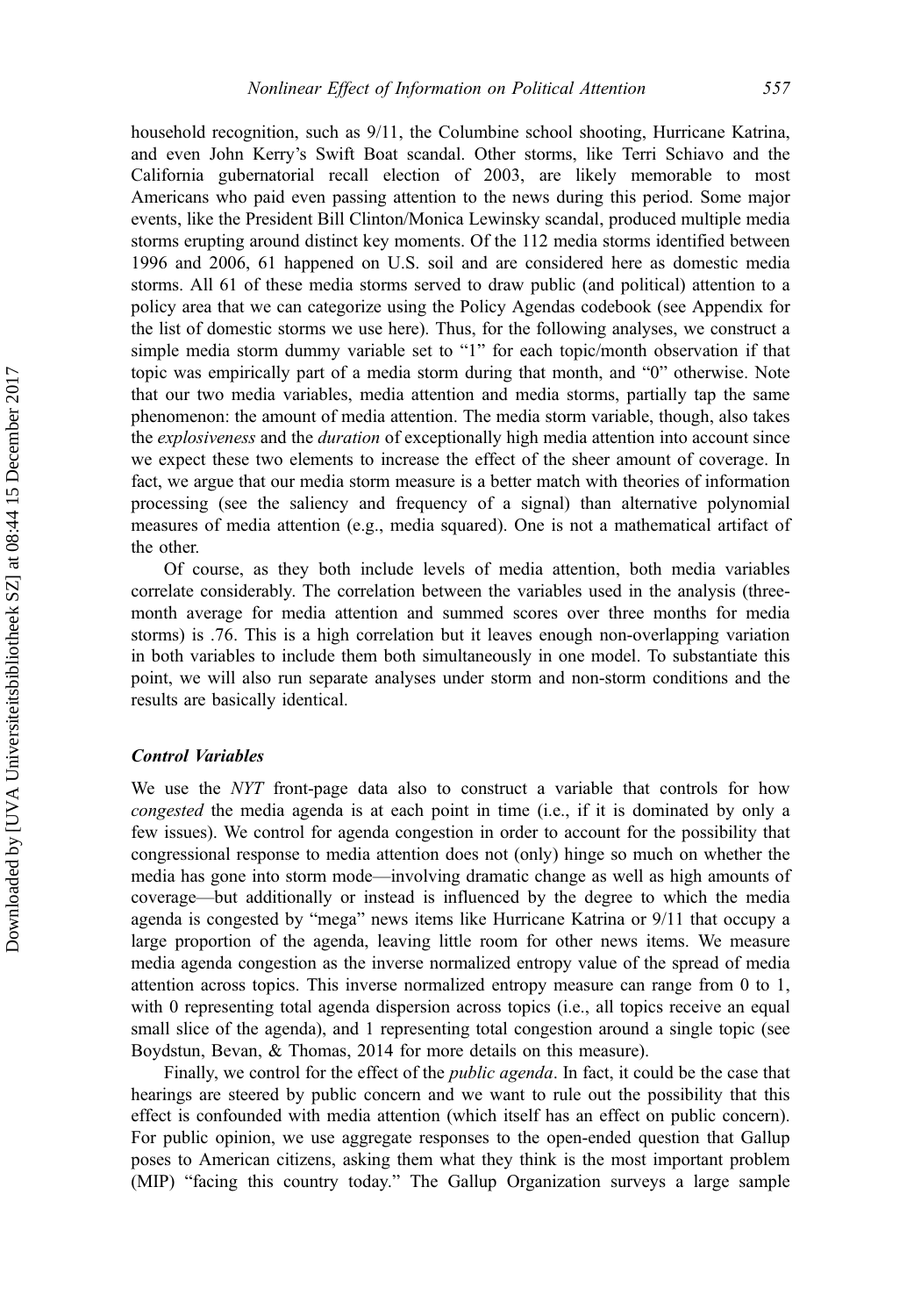(usually more than 1,000) on this question on average once every month. Once again, we use MIP data acquired from the Policy Agendas Project. In this MIP data set, each response category reported by Gallup is coded by topic; for example, if 10% of respondents identify "the economy" as the most important problem, these responses are coded under the topic of Macroeconomics. In most months a single survey is conducted, and so we use those survey results for that month. In rare cases, two or more surveys are conducted in a single month, in which case we average the survey results to produce that month's observation in our data series. And in the very rare cases when Gallup skips a month, we impute the observation for that month by averaging the surrounding months. Thus, our measure of public concern is the proportion of Gallup respondents who identify a given domestic Policy Agendas topic during a given month as the most important problem facing the country.<sup>[2](#page-17-0)</sup>

#### Methods

Nonlinearity of information effects can be modeled in different ways (see, for example, Brosius & Kepplinger, [1992](#page-18-0); Neumann, [1990](#page-19-0)). Here, we use the media storm dummy variable as a conditioning mechanism, capturing a threshold of news coverage—in terms of amount of attention, explosiveness, and duration—above which we expect media attention to have a heightened impact on political attention. We interact this media storm variable with our measure of media attention and gauge agenda-setting nonlinearity by testing whether, in a month in which a media storm on a given topic occurred, an additional story on that topic exerts a larger effect on governmental attention compared to an additional story on the topic published in a month without a media storm unfolding on that topic. We expect the media storm variable not to exert any main effect on top of the media attention measure, but we do expect to see a positive and significant coefficient of the interaction between the media storm variable and the media attention measure.

Our data has a pooled time series structure, with months being nested in topics. We consider all topics jointly and do not single out specific topics, since (a) we want to test the effects of media storms generally and (b) media storms are such rare phenomena, pooling data from different topics offers us the opportunity to statistically test the hypothesized nonlinearity in a robust manner. We use a monthly level of aggregation, since lower levels do not make sense: hearings take some time to be scheduled. We rely on a linear model, despite the fact that upon inspection of the residuals of our analyses, we find slight deviations from a normal distribution. Other model types (e.g., beta or gamma regressions) might statistically be more appropriate, but do not assume and test a linear relationship between independent and dependent variable. It is exactly that linearity—and deviations thereof based on storm versus non-storm coverage—that we want to test. Such a test would be seriously hampered if we would use a model that is, for example, assuming a log-linear relationship in the first place.

To decide upon the most appropriate type of analysis, several steps have to be taken. First, the dependent variables need to be checked for stationarity. Stationarity means that the mean of the series is unaffected by a change of time origin; that is, whether the expected values are the same for all time points. A pooled Dickey-Fuller test, the Fisher unit root test suggests that this is the case  $(Z = -27.54, p < .001)$ . Second, we have to choose between a fixed effects and a random effects model to deal with unobserved topiclevel heterogeneity (i.e., different scores across topics due to variables that are not included in the model). The random effects model is more efficient if coefficients estimated in the fixed effects and random effects do not differ significantly. We ran both models and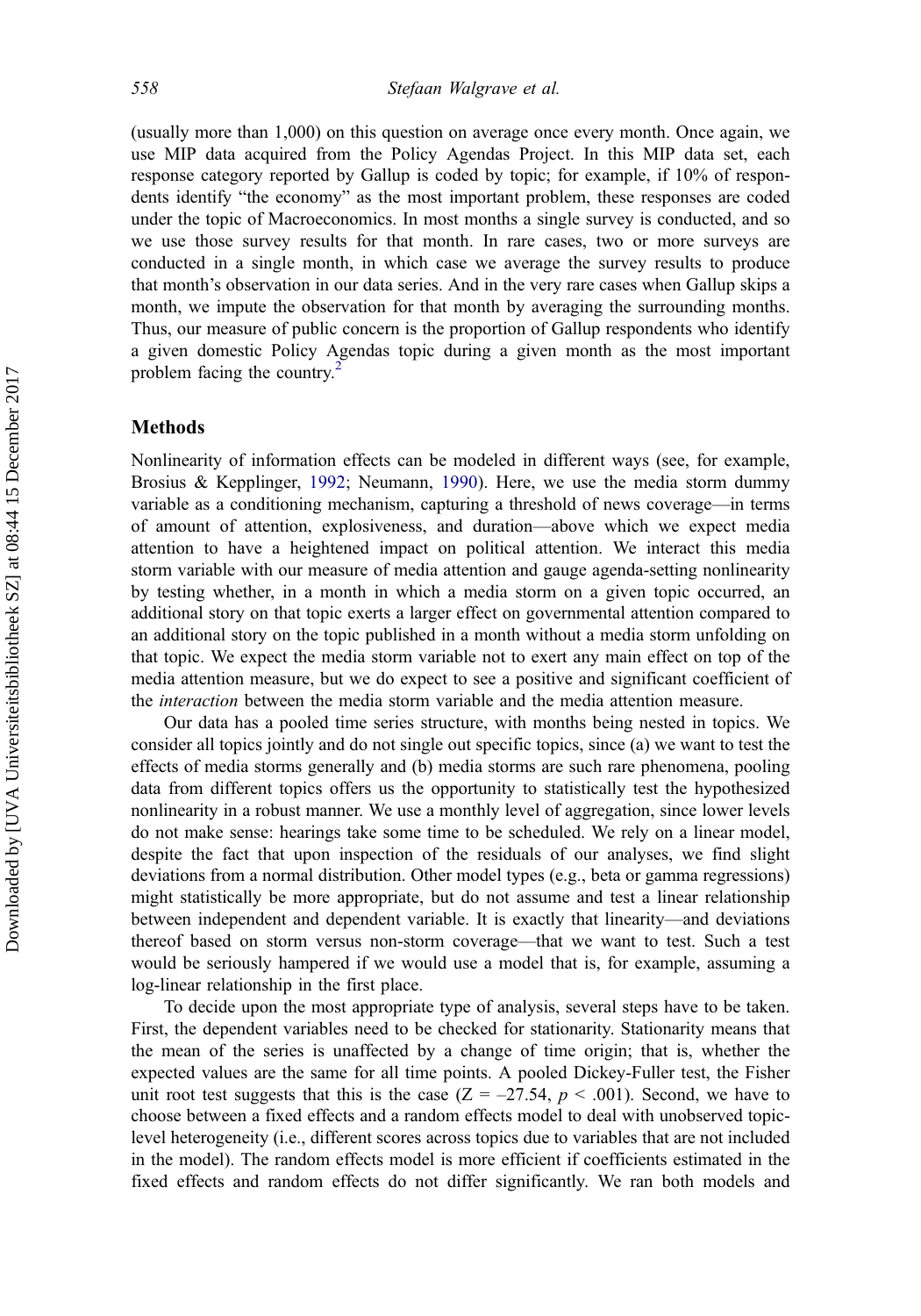compared using a Durbin-Wu-Hausman test. The test indicated that coefficients differed significantly across the models (for the final model: chi-squared = 273.59;  $df = 7$ ;  $p < .001$ ) resulting in a choice for fixed effects models. A fixed effects model, also known as a least squares dummy variable model, includes dummy variables for each of our 16 topics minus one. In that way, it removes variation across topics, allowing the model to focus on explaining variation over time within topics. A combined F-test for fixed effects after the final model suggests that they are jointly highly significant  $(F(15,1898) = 12.22;$  $p < .001$ ), offering additional evidence that the fixed effects model is an appropriate choice. The third decision that has to be taken is in what way to deal with the temporal dependencies of the dependent variables. The Wooldridge test for first-order autocorrelation suggests the presence of serial correlation is likely  $(F(1,26) = 4.128; p = .053)$ . Thus, we include a lagged dependent variable  $(t-1)$ .<sup>[3](#page-17-0)</sup> Finally, we also include the lagged value at lag 12 to account for seasonal effects. These seasonal effects control for the fact that some issues might receive more attention at certain moments in a year and also for the fact that Congress has no sessions during the summer.

We investigate two additional properties of the data: the level of contemporaneous correlation in the residuals (correlation between residuals of different panels at the same point in time) and panel-level heteroscedasticity. Results indicate some presence of contemporaneous correlation (chi-squared  $(120) = 244.20$ , average  $r = -.04$ ) and panel-level heteroscedasticity (chi-squared (16) = 3246.00,  $p < .001$ ). These results might warrant additional correction of the standard errors of our estimates. Therefore, we reestimated our model using ordinary least squares regression with panel corrected standard errors. Since this model did not yield substantially different conclusions, we stick to the basic fixed effects model.

For the media storm variable, we use the number of storms on the given topic in the past three months (i.e., ranging from 0 to 3 possible past storms). The final analyses excluded the first year of observations due to the inclusion of a seasonal autoregressive component (lag 12). This leaves us with a total of 1,920 observations (16 topics for 120 months).

An important consideration in our design is endogeneity; the relationship between hearings and media attention is likely to be bidirectional. To test the general presence of the bidirectional effects, we conducted a Granger causality test for pooled data, following the procedures as introduced by Hood and colleagues (2008), using three-month averages of media and hearings to predict both current values of both. This test suggests that indeed, there is a bidirectional relationship, with at least for one topic hearings Granger-causing media attention  $(F(16,2033) = 3.87, p < .001)$  and also at least for one topic media Granger-causing hearings  $(F(16, 2033) = 5.98, p < .001)$ . But the *F*-scores suggest that the impact of media on hearings is stronger than the reversed effect.<sup>[4](#page-17-0)</sup>

#### Results

[Table 2](#page-13-0) presents the results of two models. The first model only contains main effects and estimates the proportion of hearings on each possible topic for each month, as influenced by media attention as well as our control variables, without taking nonlinear effects into account. Political attention is path-dependent, the results show. History imposes itself on the present. If hearings on a topic have been organized a month before, or even 12 months before, chances increase that hearings will be devoted to the same topic in the present month again. This is entirely in line with what we know about political attention: it is sticky, has a seasonal nature, and tends to last (Jones & Baumgartner, [2005](#page-18-0); Lindblom,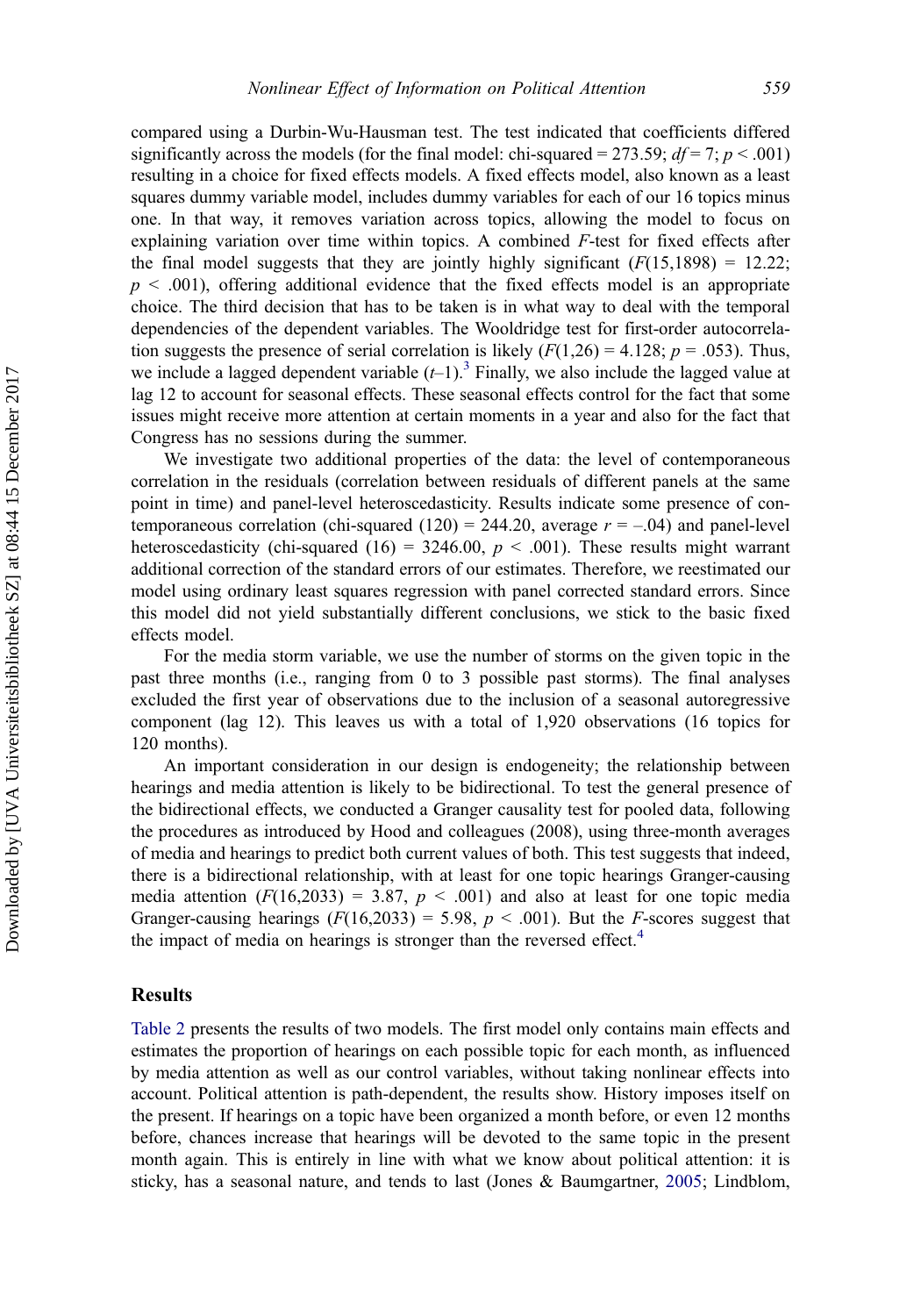<span id="page-13-0"></span>

|                                            | (1)<br>Main Effects | (2)<br>Interaction Effects |
|--------------------------------------------|---------------------|----------------------------|
| Governmental Attention: Hearings $(t-1)$   | $0.0521*$           | $0.0463*$                  |
|                                            | (0.0229)            | (0.0229)                   |
| Governmental Attention: Hearings $(t-12)$  | $0.0833***$         | $0.0830***$                |
|                                            | (0.0228)            | (0.0226)                   |
| Public Concern: MIP $(t-1)$                | 2.445               | 3.465                      |
|                                            | (3.054)             | (3.036)                    |
| Media Agenda Congestion $(t-[1-3])$        | 1.7352              | 0.1931                     |
|                                            | (1.8387)            | (1.8797)                   |
| Media Attention( $t-[1-3]$ )               | $0.4358***$         | $0.2606**$                 |
|                                            | (0.0703)            | (0.0846)                   |
| Media Storm $(t-[1-3])$                    | $-0.7750$           | $-2.4013***$               |
|                                            | (0.4744)            | (0.6464)                   |
| Media Attention( $t-[1-3]$ ) * Media Storm |                     | $0.1336***$                |
|                                            |                     | (0.03620)                  |
| Constant                                   | $2.476***$          | 3.329***                   |
|                                            | (0.547)             | (0.592)                    |
| Observations                               | 1920                | 1920                       |
| $R^2$ within                               | 0.042               | 0.052                      |
| $R^2$ between                              | 0.731               | 0.748                      |

Table 2 The effect of media attention on political attention (hearings), conditional on the presence of media storms

Notes. Estimations from a pooled fixed effects model. Standard errors in parentheses. \*  $p < 0.05$ . \*\*  $p < 0.01$ . \*\*\*  $p < 0.001$  (two-tailed tests).

[1959\)](#page-19-0). Once political attention is drawn to a topic, it is bound to remain in place for a while. Public concern in the previous month does not affect what Congress devotes attention to in the subsequent month. Note that some topics hardly appear on the public agenda at all; these topics are only identified as the most important problem facing the country by a negligible percentage of Gallup respondents (or by none at all). We ran the two models once including these negligible topics and then again without; the substance of our results does not change. Table 2 reports the analyses using all topics. Finally, while agenda congestion is an important control variable conceptually, it too does not demonstrate a significant influence on political attention.

In the main effects model, the key variable of media coverage (shown in bold) offers support for our first hypothesis. Media coverage directly affects what topics congressional hearings deal with, and the effect is substantial: a 1% increase in media attention results in an average .436% increase in attention for the same topic in Congress. This finding replicates what many agenda-setting studies have found in the United States and elsewhere: media coverage pushes political actors to devote attention to the covered topics. It also reinforces confidence in our procedure and in our data, as we show the same story already documented by past literature: the media matter for the political agenda. The mere presence of a media storm does not significantly influence congressional hearings on a topic on top of linear media attention. In a model without media attention but with the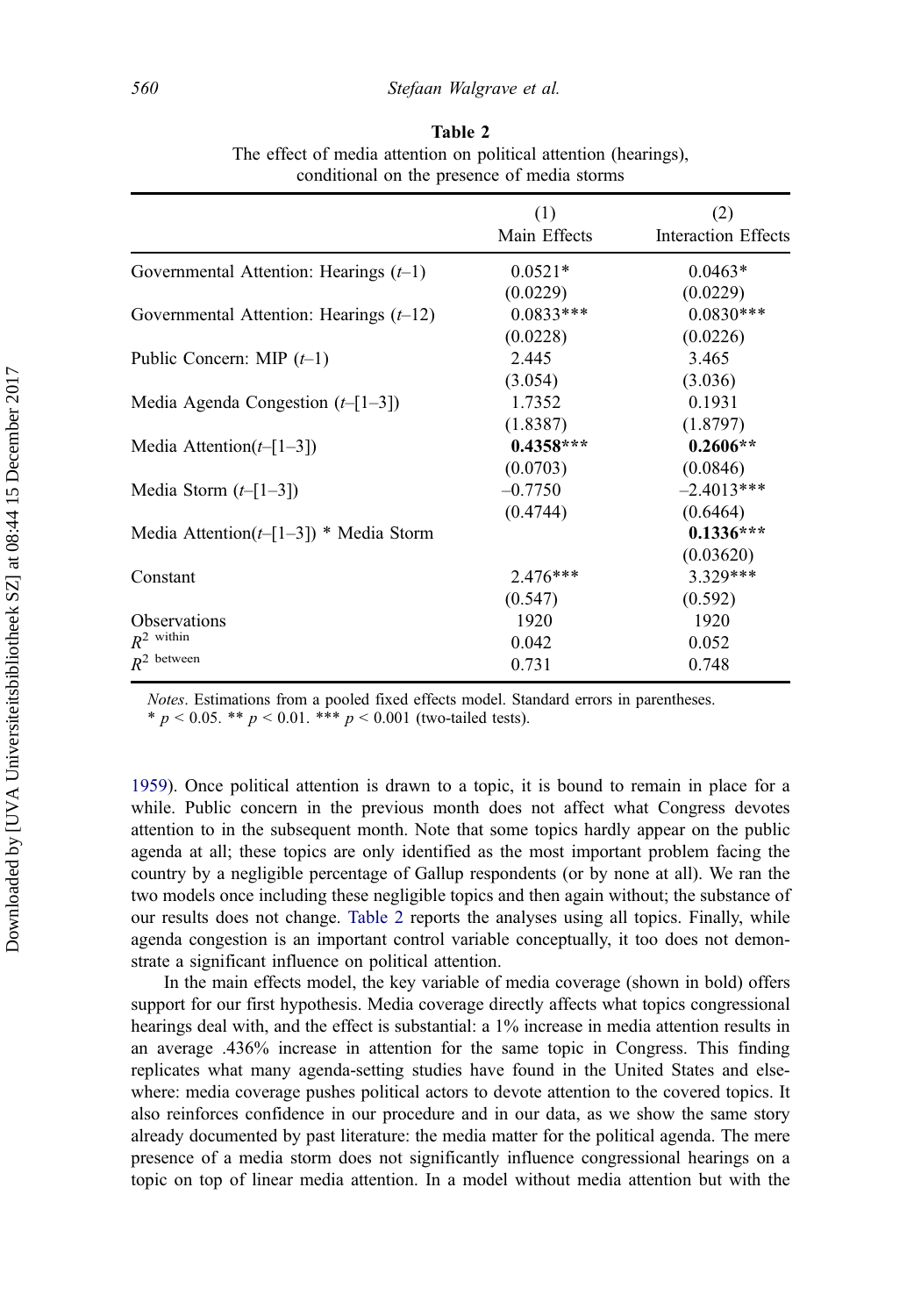<span id="page-14-0"></span>media storm variable included, the latter does become a significant and positive predictor of hearings, though (model not shown in table).

Our second hypothesis holds that the occurrence of a media storm—captured by high levels of coverage after an explosive increase and with some stamina—should increase the effect of each additional media story on political attention. We can evaluate this hypothesis by inspecting the sign and significance of the interaction term between media attention and media storm presence (the second, interaction effects model in [Table 2](#page-13-0)). In line with H2, the effect of this interaction term is positive and significant. When media increase their attention to a topic during a media storm, Congress tends to schedule even more hearings on that topic than when media increase their attention to that same topic to the same degree but in a non-storm context: while the effect of a 1% increase in media attention in the case of no storm is .26, it is roughly 50% higher  $(.26 + .13)$  if one storm occurred in the past two months, and doubles when two storms occurred  $(.26 + 2 * .13)$ . In other words, once a storm breaks, policymakers become even more reactive to media coverage. The finding confirms the idea of the nonlinear nature of political actors' processing of information, in this case information encapsulated in media coverage. Political actors' dealing with information is governed by thresholds—in this case a threshold of 20% of the media agenda with a 150% increase during at least a week of news.

Our media attention and media storm measures are substantially correlated. We check whether our results are not affected by multicollinearity issues by conducting separate analyses on the media effect for those observations with no storm present and for those observations with one or more storms present in the past months. Results are very similar to the ones we presented in [Table 2.](#page-13-0) The media attention coefficient in the non-storm situation is .198 ( $SE = .086$ ,  $p < .05$ ). In the storm situation the coefficient is .682 ( $SE = .266$ ,  $p < .05$ ). The difference between the two is (marginally) significant (difference = .484,  $SE = .280$ ,  $p < .10$ ), even despite the low number of storm observations and the subsequent high standard errors of the regression estimates.



Figure 1. The effect of media attention on political attention (hearings), conditional on the presence of media storms. Interaction effect plot.

Note. All other variables are held constant at the overall means. Lines represent cases where there is no storm and three storms in the past three months. Only actual data ranges are graphed. Ninety percent confidence intervals included.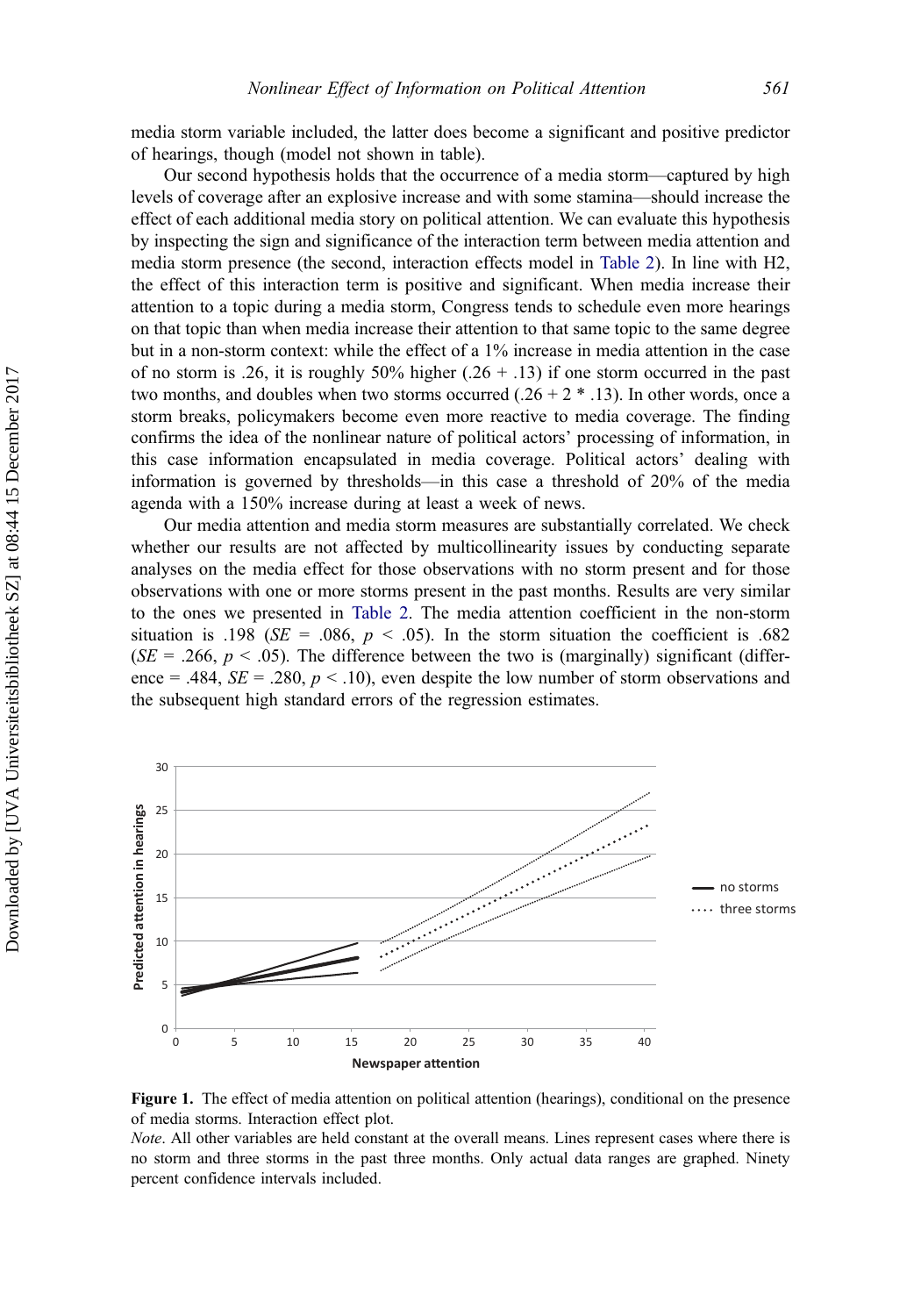Since the media attention \* media storm interaction term is central to our argument, we plot the effect of media attention on hearings, distinguishing between the presence and absence of media storms. [Figure 1](#page-14-0) presents these results. The graph shows strong and positive effects of mass media attention both when media storms are present or absent, but clearly the strongest when media storms are present (see the steeper slope of the dashed line showing the effects of three storms).

As an illustration of the nonlinear effect of media-based information on governmental attention, consider two cases: the Enron scandal and the court battle over the removal of Terri Schiavo's feeding tube. In these two cases we have two very different events—one affecting the national economy and one affecting a single family. Yet in both cases, we can easily imagine that if the national media had not jumped, storm-like, on these events, the congressional response would have been more muted. In the case of Terri Schiavo, we likely would not have seen any congressional hearings at all. In the case of Enron, we certainly would have seen some. But absent the media storm spotlight, the number of hearings would likely have been many fewer than the dozens we actually observed.

#### Conclusion

Extant work has held that the political agenda—the issues political actors consider for political action—is determined by information about issues, problems, and solutions floating around in society. Agenda scholars have found that political agendas are invariably punctuated. Looking at it over time yields an image of long-standing stasis and invariant attention to issues. But then, sometimes, attention spikes and during a short period, frenetic political activity occurs as political actors outbid each other in devoting attention to the issue, after which the issue regains its normal agenda status. To account for this stochastic pattern, agenda-setting scholars have argued that political actors process information from society in a disproportional, or nonlinear, fashion. Some signals are ignored, even when they get gradually more powerful, while others pass the threshold and explode on the agenda. While the disproportionality argument coined by Jones and Baumgartner [\(2005](#page-18-0)) is widely accepted, no direct test exists of the fact that it is the disproportional processing of *incoming information* that leads to the punctuated patterns found in so many studies. This study set out to empirically test the nonlinear effect of information on political attention by considering mass media coverage as a source of information for elites.

Drawing upon existing theories of media agenda-setting, cognitive psychology, and friction and cascading, we theorized that signals that are particularly prominent, distinctive, and frequent may break through the standard political negligence and spark attention. Political elites are, like any human being, hampered by cognitive deficiencies constraining their capacity to attend to different things at the same time and they are socially constrained as well. It requires a strong signal—a frequent, prominent, and distinctive stimulus—to make them shift their priorities and openly turn to an issue. Below a certain threshold of media attention, additional news coverage yields only small changes in political attention. But once media attention to a topic surpasses the threshold, the responding political shift toward the topic is explosive, as catch-up processes and cascades occur and political actors imitate one another's shift toward the newly discovered topic.

Concretely, we examined the nonlinearity of political agenda-setting by the media in the case of U.S. congressional hearings, 1996–2006. To explore increasing media effects above a given threshold, our test not only took into account the mere amount of media coverage. Rather, in line with the cognitive psychology literature, we relied on the concept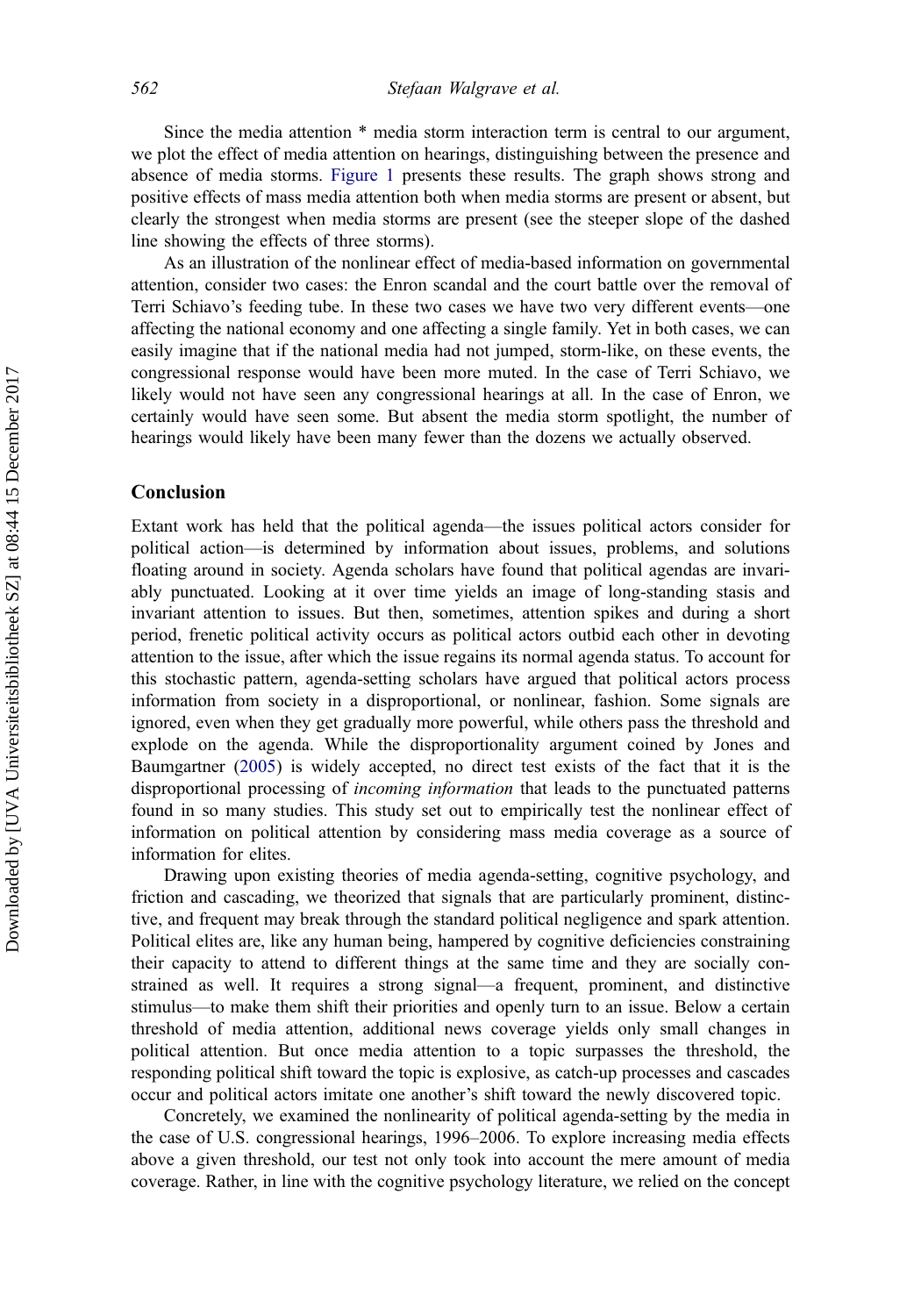of media storms, as identified by three distinct criteria: a high level of attention (prominence), after an explosive increase (distinctiveness), with a certain duration (frequency). In operational terms, we examined whether the media information is more politically consequential, leading to hearings, when the media are in storm mode than when they are in routine coverage mode.

The evidence supported our expectation. We first replicated the well-known and general linear effect of media attention on political attention: when media attention goes up, politics follows. More importantly, we found that, once in media storm mode, media attention has a significantly stronger effect on congressional hearings than when not in storm mode. Our findings—which were the first results of an empirical, systematic examination of incoming information—support the notion that punctuated political attention is due to a nonlinear processing of incoming information.

The study has limitations. First, our measure of information is confined to media information—the advantage of it being public and available. Yet, precisely these features of media information may make it different from how other types of information provided by other sources are processed by elites. For example, elites rely on information from polls, constituents, experts, lobbies, organized interests, etc. We are ignorant about how information from these other sources is processed by elites. Elites may react more gradually to signals from these other sources. But since elites are inherently hampered by their cognitive limits, social pressures, and the institutional environment in which they operate, we instead expect them to process information from other sources in a similar disproportional manner. A second limitation is our dependent variable: we only looked at congressional hearings (in the United States). It may be the case that other political agendas—bills, legislation, budgets, etc.—react less disproportionally to incoming information. Yet, the fact that the institutional and partisan constraints on hearings are relatively limited—many hearings can be held and committees can schedule a hearing with relative autonomy—and, thus, the fact that friction is relatively small, makes us expect that hearings should be characterized by less rather than more disproportionality compared to other political agendas (see Baumgartner et al., [2009](#page-17-0)). Third, we took the "size"' of media storms as given and simply adopted the storms identified in previous work. We did not vary the storms' explosiveness or duration either. It may be the case that effects are larger or smaller depending on the size, explosiveness, or duration of a storm. Our goal here was to explore whether storms matter, and we found that they do. We leave it to subsequent work to determine the precise storm thresholds, above which the nonlinear reaction of the political agenda manifests itself.

The implications of the study extend to future agenda studies, to our understanding of government operations, and in a very pragmatic way to policy advocates trying to draw attention toward a deserving issue. Our study also has implications for the effect of mass media coverage on citizens more generally. Citizens are subject to well-known and direct media effects such as agenda-setting, framing, and priming. Our study shows that they are also touched by indirect media effects as the media lead to political reactions that may, in turn, have indirect consequences for citizens. For the thriving field of agenda research, our study calls for greater empirical attendance to the nonlinearity of the relationship between agendas. While we found linear effects underneath the threshold here, in other cases we might expect that the influence of one agenda on another operates only above (or below) a given threshold. In these cases, offering only a linear model masks the lack of significant effects for some portion of the spectrum, leading to spurious inferences.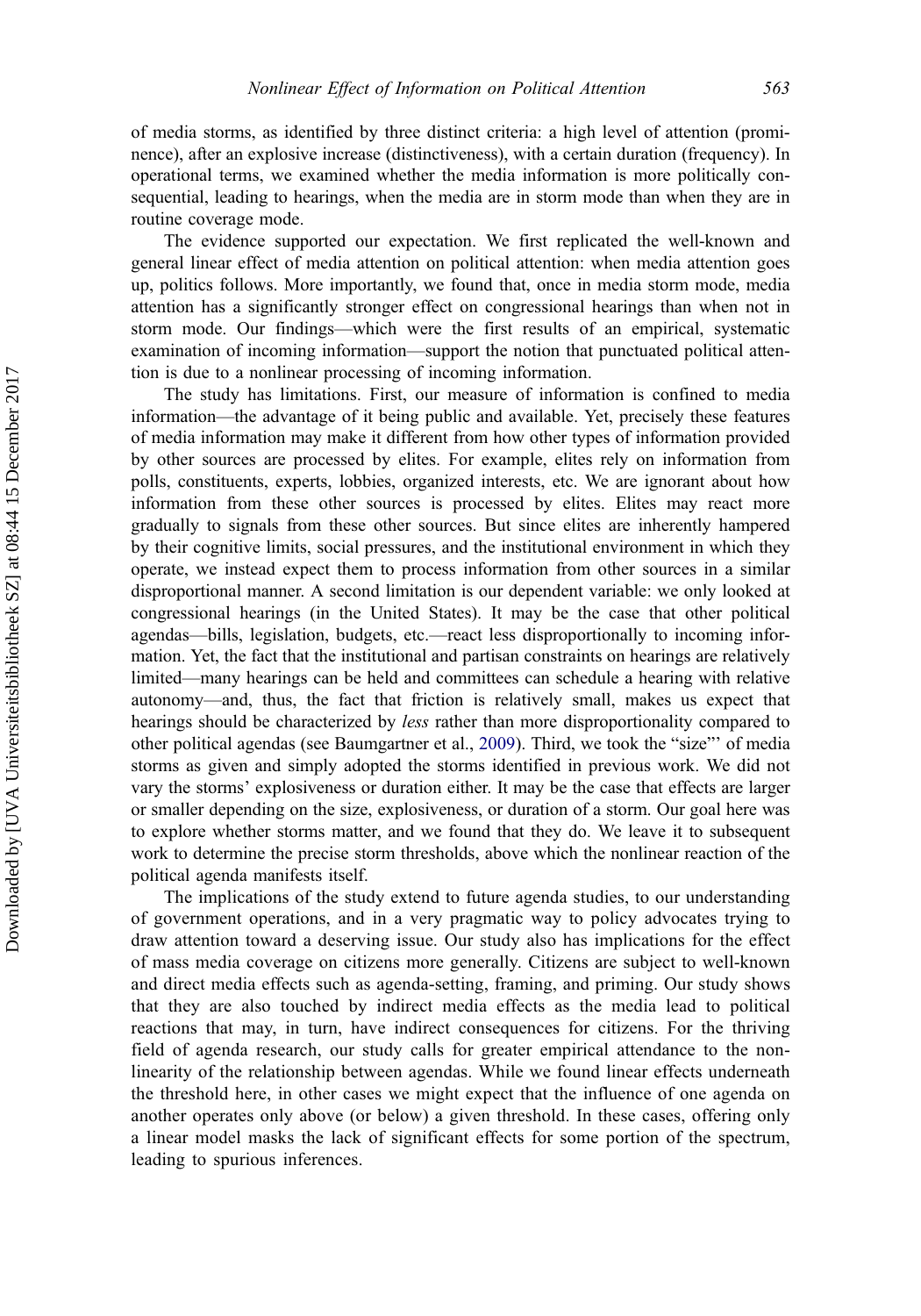<span id="page-17-0"></span>Finally, our findings hold important implications for understanding how government operates. While past research has nicely documented the explosive nature of individual agendas, ours is the first study to show empirically that explosiveness in one agenda (the media) may serve to exacerbate explosiveness in another agenda (Congress). We knew that government does not respond proportionally to policy issues; here, we show that government does not even respond proportionally to *cues* about policy issues in the news. Our findings also bear consequences for the substantial literature on policy responsiveness and political representation. That literature builds implicitly on the idea that representatives should react proportionally to (information about) public priorities and preferences. Our findings show that reality may be at odds with that normative ideal.

#### **Notes**

- 1. [http://comparativeagendas.s3.amazonaws.com/codebookfiles/Hearings\\_Codebook.pdf](http://comparativeagendas.s3.amazonaws.com/codebookfiles/Hearings_Codebook.pdf)
- 2. We redid the models including a three-month average for MIP, as we do for the media variables (see further discussion). This did not change our findings in any way.
- 3. Models that include both fixed effects and a lagged dependent variable are sometimes criticized for producing biased and inconsistent estimates. This criticism, however, applies specifically to situations with large N (units) and small/midsize T (over-time observations). In our situation, we deal with a small/midsize  $N$  (16 topics) and a relatively large  $T$  (120 months). In those situations, fixed-effects estimators are consistent and can be applied (Baltagi, 2001, p. 130). We consider our model choice to be a fairly conservative one, taking into consideration both the temporal dependency of observations (through the lagged dependent variable) and topic-level heterogeneity (through the fixed-effects dummies).
- 4. Following Walgrave and colleagues ([2008\)](#page-19-0), for the media attention and media congestion measures, we consider multiple lags—that is, the average levels of each variable, attention and congestion, in the previous months—assuming that media might not only have a more direct (1-month lag) impact, but also a longer-term, delayed impact. The models we present next include the three-lag average of media attention. We also estimated models with a single lag and two-lag averages. The results of those models resemble the ones of the model with a three-lag average, but have a slightly worse model fit. We use the average and not separate lags for reasons of parsimony and clarity: especially when it comes to constructing the interaction between media attention and media storms, using single lags would result in the inclusion of a large number of interaction terms that might be difficult to interpret. For the main effects model, we redid the model with separate lags. Results suggest that jointly these lags exert a significant influence on the dependent variable  $(F(1,1896) = 35.49; p < .001)$ , as does the averaged coefficient.

#### References

Althaus, S. L., Edy, J. A., & Phalen, P. F. (2001). Using substitutes for full-text news stories in content analysis: Which text is best? American Journal of Political Science, 45(3), 707-723. doi[:10.2307/2669247](http://dx.doi.org/10.2307/2669247)

Anderson, J. R. (2004). Cognitive psychology. New York, NY: W.H. Freeman.

- Baltagi, B. H. (2001). Econometric analysis of panel data. Second edition. Chichester, UK: John Wiley & Sons Ltd.
- Baumgartner, F., Breunig, C., Green-Pedersen, C., Jones, B. D., Mortensen, P. B., Nuytemans, M., & Walgrave, S. (2009). Punctuated equilibrium in comparative perspective. American Journal of Political Science, 53(3), 603–620. doi[:10.1111/ajps.2009.53.issue-3](http://dx.doi.org/10.1111/ajps.2009.53.issue-3)
- Baumgartner, F., De Boef, S. L., & Boydstun, A. E. (2008). The decline of the death penalty and the discovery of innocence. New York, NY: Cambridge University Press.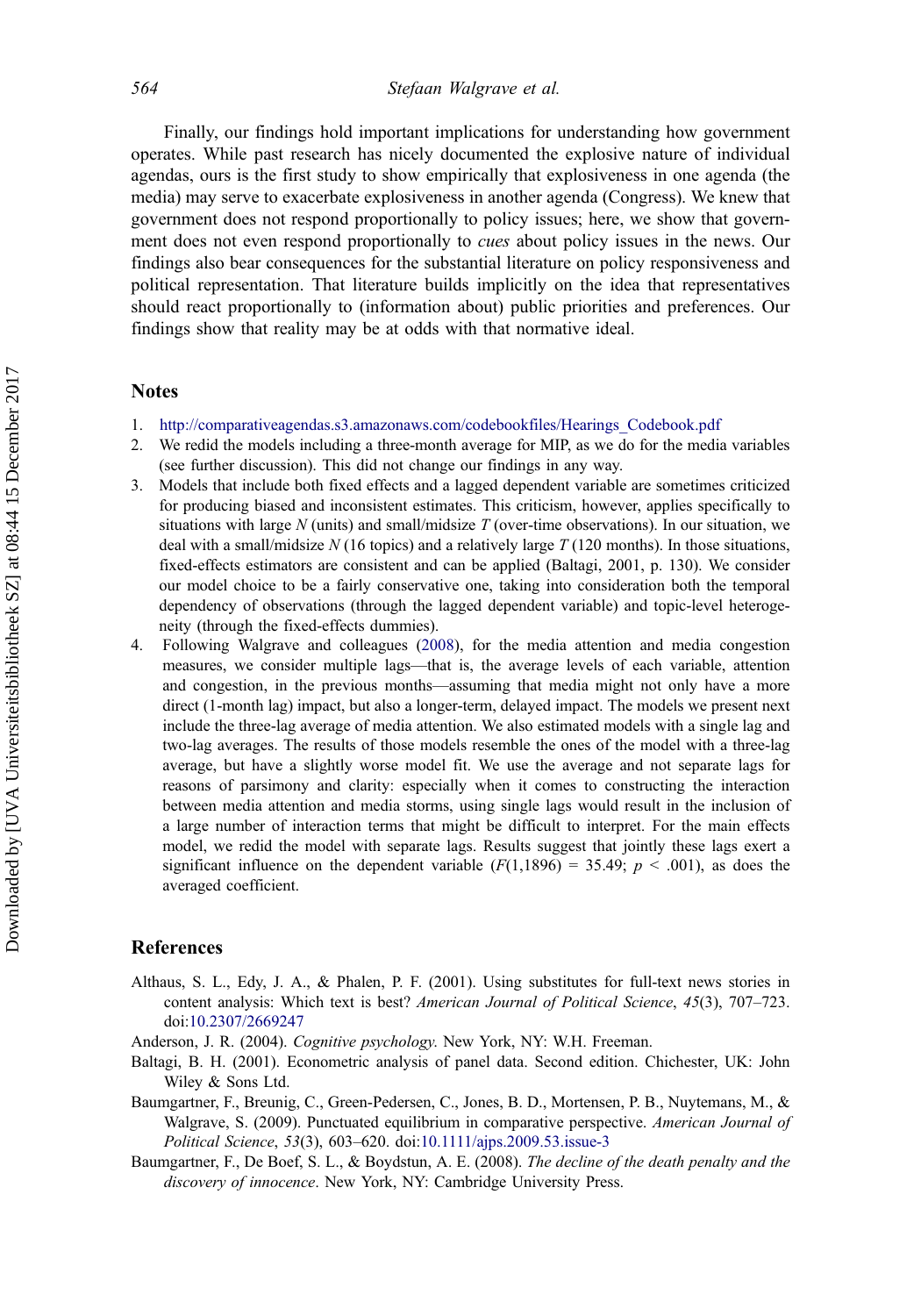- <span id="page-18-0"></span>Baumgartner, F., & Jones, B. D. (1993). Agendas and instability in American politics. Chicago, IL: University of Chicago Press.
- Baumgartner, F., Jones, B., & Leech, B. (1997). Media attention and congressional agendas. In S. Iyengar & R. M. Alvarez (Eds.), Do the media govern? Politicians, voters and reporters in America (pp. 349–363). Thousand Oaks, CA: Sage.
- Boydstun, A. (2013). Making the news: Politics, the media, and agenda setting. Chicago, IL: University of Chicago Press.
- Boydstun, A. E., Bevan, S., and Thomas III, H. F. (2014). The importance of attention diversity and how to measure it. Policy Studies Journal, 42(2), 173-196.
- Boydstun, A., Hardy, A., & Walgrave, S. (2014). Two faces of media attention: Media storms versus non-storm coverage. Political Communication, 31(4), 509–531. doi:[10.1080/](http://dx.doi.org/10.1080/10584609.2013.875967) [10584609.2013.875967](http://dx.doi.org/10.1080/10584609.2013.875967)
- Brosius, H. B., & Eps, P. (1995). Prototyping through key events: News selection in the case of violence against aliens and asylum seekers in Germany. European Journal of Communication, 10(3), 391–412. doi:[10.1177/0267323195010003005](http://dx.doi.org/10.1177/0267323195010003005)
- Brosius, H.-B., & Kepplinger, H.-M. (1992). Linear and nonlinear models of agenda-setting in television. Journal of Broadcasting & Electronic Media, 36(1), 5–23. doi:[10.1080/](http://dx.doi.org/10.1080/08838159209364151) [08838159209364151](http://dx.doi.org/10.1080/08838159209364151)
- Cook, F. L., Tyler, T. R., Goetz, E. G., Gordon, M. T., Protess, D., Leff, D. R., & Molotch, H. L. (1983). Media and agenda setting: Effects on the public, interest group leaders, policy makers, and policy. Public Opinion Quarterly, 47(1), 16–35. doi[:10.1086/268764](http://dx.doi.org/10.1086/268764)
- Edwards, G. C., Barrett, A., & Peake, J. S. (1997). The legislative impact of divided government. American Journal of Political Science, 41(2), 545–563. doi[:10.2307/2111776](http://dx.doi.org/10.2307/2111776)
- Edwards, G. C., & Wood, B. D. (1999). Who influences whom? The President, Congress and the media. American Political Science Review, 93(2), 327–344. doi:[10.2307/2585399](http://dx.doi.org/10.2307/2585399)
- Elmelund-Præstekær, C., & Wien, C. (2008). What's the fuss about? The interplay of media hypes and politics. The International Journal of Press/Politics, 13(3), 247–266. doi[:10.1177/](http://dx.doi.org/10.1177/1940161208319292) [1940161208319292](http://dx.doi.org/10.1177/1940161208319292)
- Granovetter, M. (1978). Threshold models of collective behavior. American Journal of Sociology, 78 (6), 1420–1443. doi:[10.1086/226707](http://dx.doi.org/10.1086/226707)
- Green-Pedersen, C., & Stubager, R. (2010). The political conditionality of mass media influence. When do parties follow mass media attention? British Journal of Political Science, 40(3), 663– 677. doi[:10.1017/S0007123410000037](http://dx.doi.org/10.1017/S0007123410000037)
- Herbst, S. (1998). Reading public opinion: How political actors view the democratic process. Chicago, IL: Chicago University Press.
- Higgins, E. T., & King, G. A. (1981). Accessibility of social constructs: Information-processing consequences of individual and contextual variability. In N. Cantor and J. F. Kihlstrom (Eds.), Personality, cognition and social interaction (pp. 69–121). Hillside, NJ: Lawrence Erlbaum.
- Hood III, M. V., Kidd, Q., & Morris, I. L. (2008). Two sides of the same coin? Employing Granger causality tests in a time series cross-section framework. Political Analysis, 16(3), 324–344.
- Iyengar, S., & Kinder, D. R. (1987). News that matters: Television and American opinion. Chicago, IL: University of Chicago Press.
- Jones, B. (1994). Reconceiving decision-making in democratic politics. Attention, choice and public policy. Chicago, IL: Chicago University Press.
- Jones, B. D., & Baumgartner, F. R. (2005). The politics of attention: How government prioritizes problems. Chicago, IL: University of Chicago Press.
- Jones, B. D., Larsen-Price, H., & Wilkerson, J. (2009). Representation and American governing institutions. The Journal of Politics, 71(1), 277–290. doi[:10.1017/S002238160809018X](http://dx.doi.org/10.1017/S002238160809018X)
- Kepplinger, H. M., & Habermeier, J. (1995). The impact of key events on the presentation of reality. European Journal of Communication, 10(3), 371–390. doi[:10.1177/0267323195010003004](http://dx.doi.org/10.1177/0267323195010003004)
- Kepplinger, H. M., & Zerback, T. (2007). Direct and indirect effects of media coverage: Exploring the effects of presumed media influence on judges, prosecutors, and defendants. Studies in Communication. Media, 1(3–4), 473–492. doi[:10.5771/2192-4007-2012-3-473](http://dx.doi.org/10.5771/2192-4007-2012-3-473)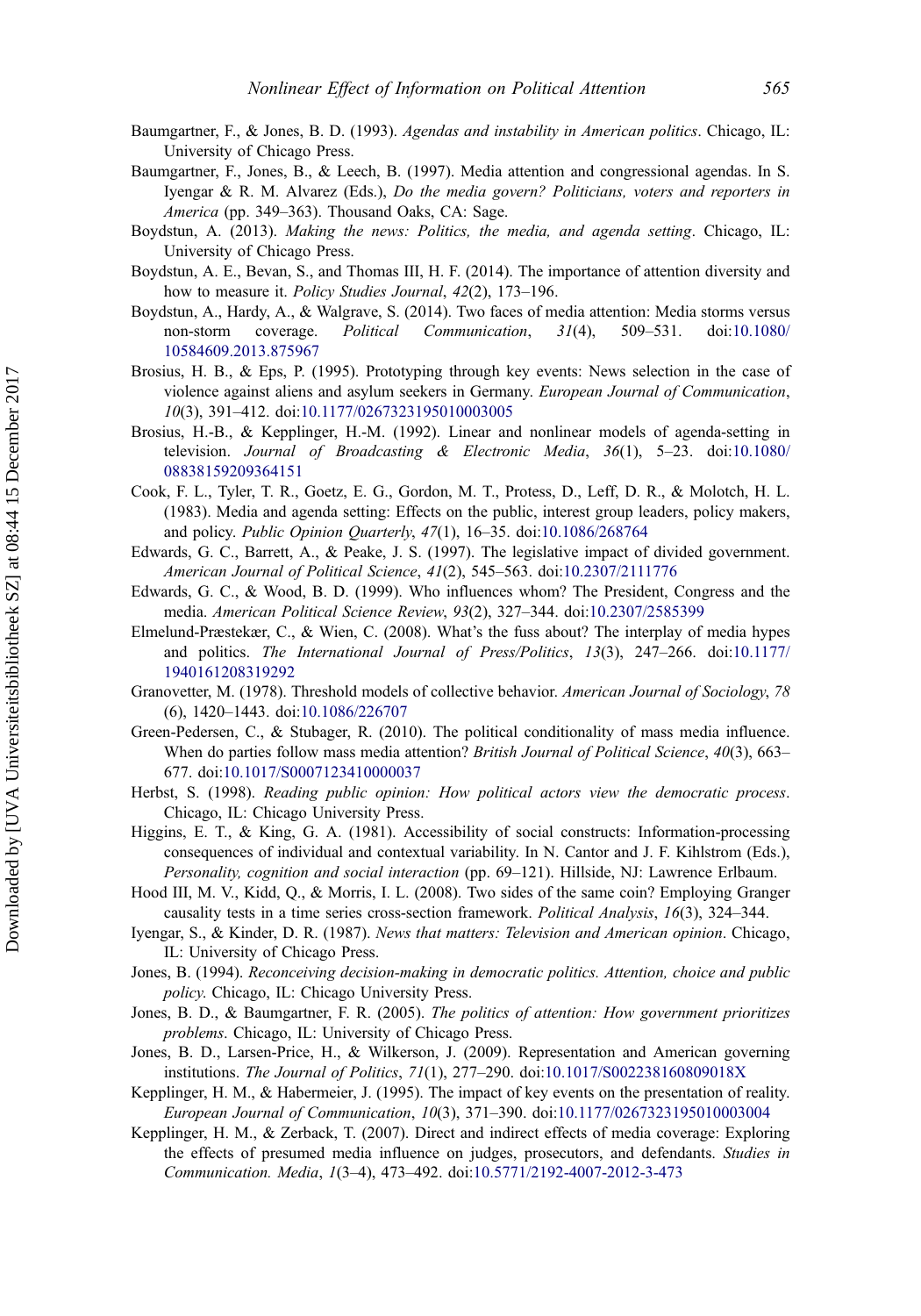- <span id="page-19-0"></span>Kleinnijenhuis, J., & Rietberg, E. (1995). Parties, media, the public and the economy: Patterns of societal agenda-setting. European Journal of Political Research, 28(1), 95–118. doi:[10.1111/](http://dx.doi.org/10.1111/j.1475-6765.1995.tb00488.x) [j.1475-6765.1995.tb00488.x](http://dx.doi.org/10.1111/j.1475-6765.1995.tb00488.x)
- Lindblom, C. (1959). The science of muddling through. Public Administration Review, 19(2), 79–88. doi[:10.2307/973677](http://dx.doi.org/10.2307/973677)
- Lohmann, S. (1994). The dynamics of informational cascades: The Monday demonstrations in Leipzig, East Germany, 1989–91. World Politics, 47(1), 42–101. doi[:10.2307/2950679](http://dx.doi.org/10.2307/2950679)
- Neumann, R. (1990). The threshold of public attention. Public Opinion Quarterly, 54(2), 159–176. doi[:10.1086/269194](http://dx.doi.org/10.1086/269194)
- Page, B., & Shapiro, R. (1992). The rational public: Fifty years of trends in American's policy preferences. Chicago, IL: University of Chicago Press.
- Pashler, H. E. (1999). The psychology of attention. Cambridge, MA: MIT Press.
- Pritchard, D. (1992). The news media and public policy agendas. In D. Kennamer (Ed.), Public opinion, the press and public policy (pp. 103–112). Westport, CT: Praeger.
- Protess, D., Cook, F., & Doppelt, J. (1991). The journalism of outrage: Investigative reporting and agenda building in America. New York, NY: Guilford Press.
- Protess, D. L., Cook, F. L., Curtin, T. R., Gordon, M. T., Leff, D. R., McCombs, M. E., & Miller, P. (1987). The impact of investigative reporting on public opinion and policymaking: Targeting roxic waste. Public Opinion Quarterly, 51(2), 166–185. doi[:10.1086/269027](http://dx.doi.org/10.1086/269027)
- Sachs, R. C. (2004). Hearings in the U.S. Senate: A guide for preparation and procedure. Congressional Research Service. Washington, DC: The Library of Congress.
- Schelling, T. (1978). Micromotives and macrobehavior. New York, NY: W.W. Norton & Company. Soroka, S. (2002a). Agenda-setting dynamics in Canada. Vancouver, Canada: UBC Press.
- Soroka, S. (2002b). Issue attributes and agenda-setting by media, the public, and policymakers in Canada. International Journal of Public Opinion Research, 14(3), 264–285. doi:[10.1093/ijpor/](http://dx.doi.org/10.1093/ijpor/14.3.264) [14.3.264](http://dx.doi.org/10.1093/ijpor/14.3.264)
- Thesen, G. (2010). When bad news is good: Government responsibilities and opposition possibilities in political agenda-setting. European Journal of Political Research, 52(3), 364–389. doi[:10.1111/j.1475-6765.2012.02075.x](http://dx.doi.org/10.1111/j.1475-6765.2012.02075.x)
- Trumbo, C. (1995). Longitudinal modeling of public issues: An application of the agenda-setting process to the issue of global warming. Journalism & Mass Communication Monographs, 152, 1–57.
- Van Belle, D. (2003). Bureaucratic responsiveness to the news media: Comparing the influence of New York Times and network television news coverage on U.S. foreign aid allocations. Political Communication, 20(3), 263–285. doi:[10.1080/10584600390218896](http://dx.doi.org/10.1080/10584600390218896)
- Van Noije, L. (2007). The democratic deficit closer to home. Amsterdam, Netherlands: Vrije Universiteit.
- Van Noije, L., Kleinnijenhuis, J., & Oegema, D. (2008). Loss of parliamentary control due to mediatization and Europeanization: A longitudinal and cross-sectional analysis of agenda building in the United Kingdom and the Netherlands. British Journal of Political Science, 38 (3), 455–478. doi:[10.1017/S0007123408000239](http://dx.doi.org/10.1017/S0007123408000239)
- Vasterman, P. (2005). Media-hype. Self-reinforcing news waves, journalistic standards and the construction of social problems. European Journal of Communication, 20(4), 508–530. doi[:10.1177/0267323105058254](http://dx.doi.org/10.1177/0267323105058254)
- Vliegenthart, R., & Walgrave, S. (2011). Content matters. The dynamics of parliamentary questioning in Belgium and Denmark. Comparative Political Studies, 44(8), 1031–1059. doi[:10.1177/](http://dx.doi.org/10.1177/0010414011405168) [0010414011405168](http://dx.doi.org/10.1177/0010414011405168)
- Vliegenthart, R., Walgrave, S., & Zicha, B. (2013). How preferences, information and institutions interactively drive agenda-setting: Questions in the Belgian parliament, 1993–2000. European Journal of Political Research, 52(3), 390–418. doi[:10.1111/ejpr.2013.52.issue-3](http://dx.doi.org/10.1111/ejpr.2013.52.issue-3)
- Walgrave, S., Soroka, S., & Nuytemans, M. (2008). The mass media's political agenda-setting power: A longitudinal analysis of media, parliament and government in Belgium (1993–2000). Comparative Political Studies, 41(6), 814–836. doi[:10.1177/0010414006299098](http://dx.doi.org/10.1177/0010414006299098)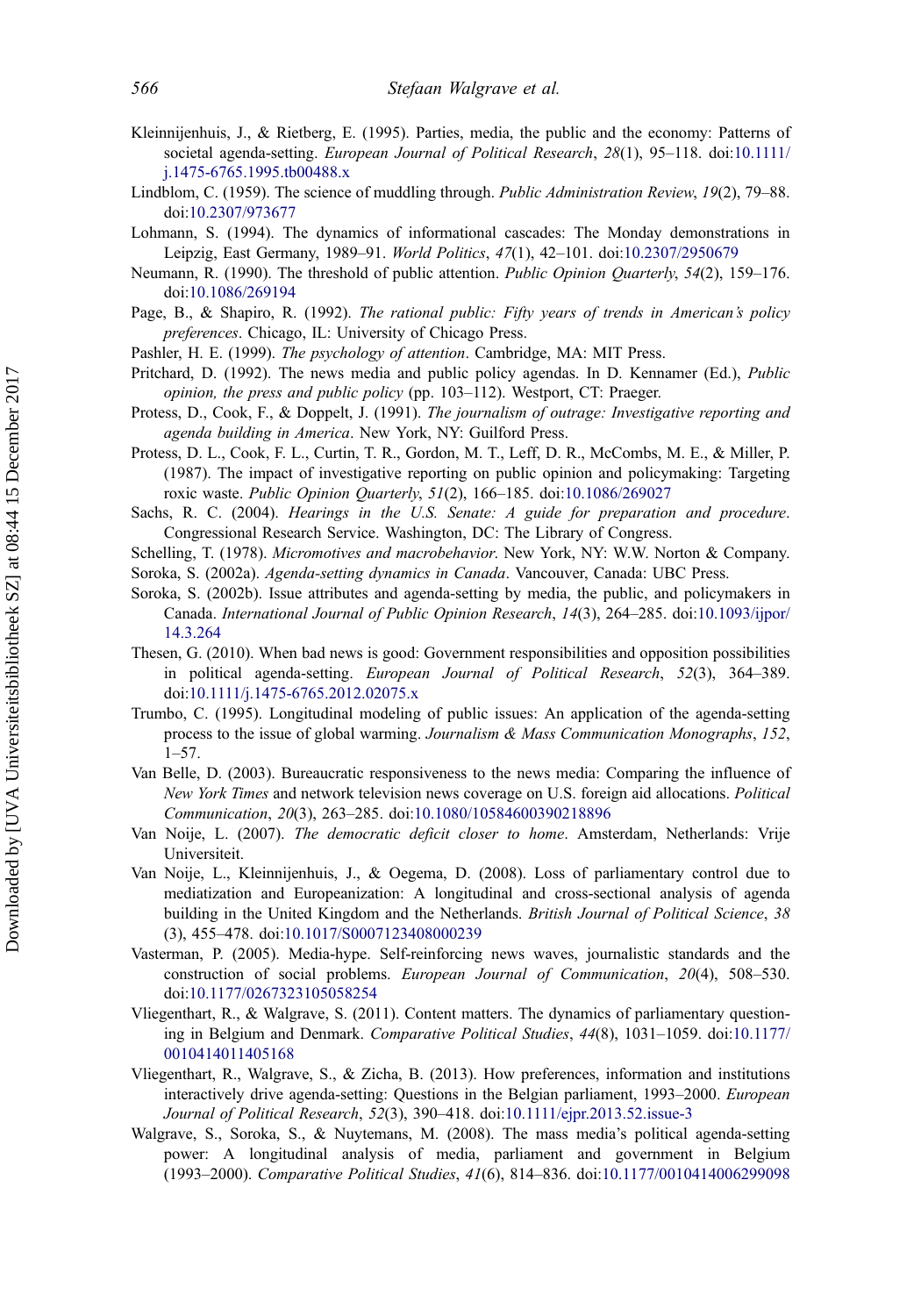- <span id="page-20-0"></span>Walgrave, S., & Van Aelst, P. (2006). The contingency of the mass media's political agenda setting power: Towards a preliminary theory. Journal of Communication, 56(1), 88-109. doi:[10.1111/](http://dx.doi.org/10.1111/j.1460-2466.2006.00005.x) [j.1460-2466.2006.00005.x](http://dx.doi.org/10.1111/j.1460-2466.2006.00005.x)
- Walgrave, S., & Vliegenthart, R. (2010). Why are policy agendas punctuated? Friction and cascading in parliament and mass media in Belgium. Journal for European Public Policy, 17(8), 1145-1168. doi[:10.1080/13501763.2010.513562](http://dx.doi.org/10.1080/13501763.2010.513562)
- Walker, J. (1977). Setting the agenda in the U.S. Senate: A theory of problem selection. British Journal of Political Science, 7(4), 423–445. doi[:10.1017/S0007123400001101](http://dx.doi.org/10.1017/S0007123400001101)
- Wanta, W., & Foote, J. (1994). The president-news media relationship: A time series analysis of agenda-setting. Journal of Broadcasting & Electronic Media, 38(4), 437–451. doi:[10.1080/](http://dx.doi.org/10.1080/08838159409364277) [08838159409364277](http://dx.doi.org/10.1080/08838159409364277)
- Wien, C., & Elmelund-Praesteker, C. (2009). An anatomy of media hypes: Developing a model for the dynamics and structure of intense media coverage of single issues. European Journal of Communication, 24(2), 183–201. doi:[10.1177/0267323108101831](http://dx.doi.org/10.1177/0267323108101831)
- Wolfe, M. (2012). Putting on the brakes or pressing on the gas? Media attention and the speed of policymaking. Policy Studies Journal, 40(1), 109–126. doi:[10.1111/psj.2012.40.issue-1](http://dx.doi.org/10.1111/psj.2012.40.issue-1)
- Wolfsfeld, G., & Sheafer, T. (2006). Competing actors and the construction of political news: The contest over waves in Israel. Political Communication, 23(3), 333–354. doi:[10.1080/](http://dx.doi.org/10.1080/10584600600808927) [10584600600808927](http://dx.doi.org/10.1080/10584600600808927)
- Wood, B. D., and Doan, A. (2003). The politics of problem definition: Applying and testing threshold models. American Journal of Political Science, 47 (4): 640–653.
- Wood, D., & Peake, J. (1998). The dynamics of foreign policy agenda setting. American Political Science Review, 92(1), 173–183. doi:[10.2307/2585936](http://dx.doi.org/10.2307/2585936)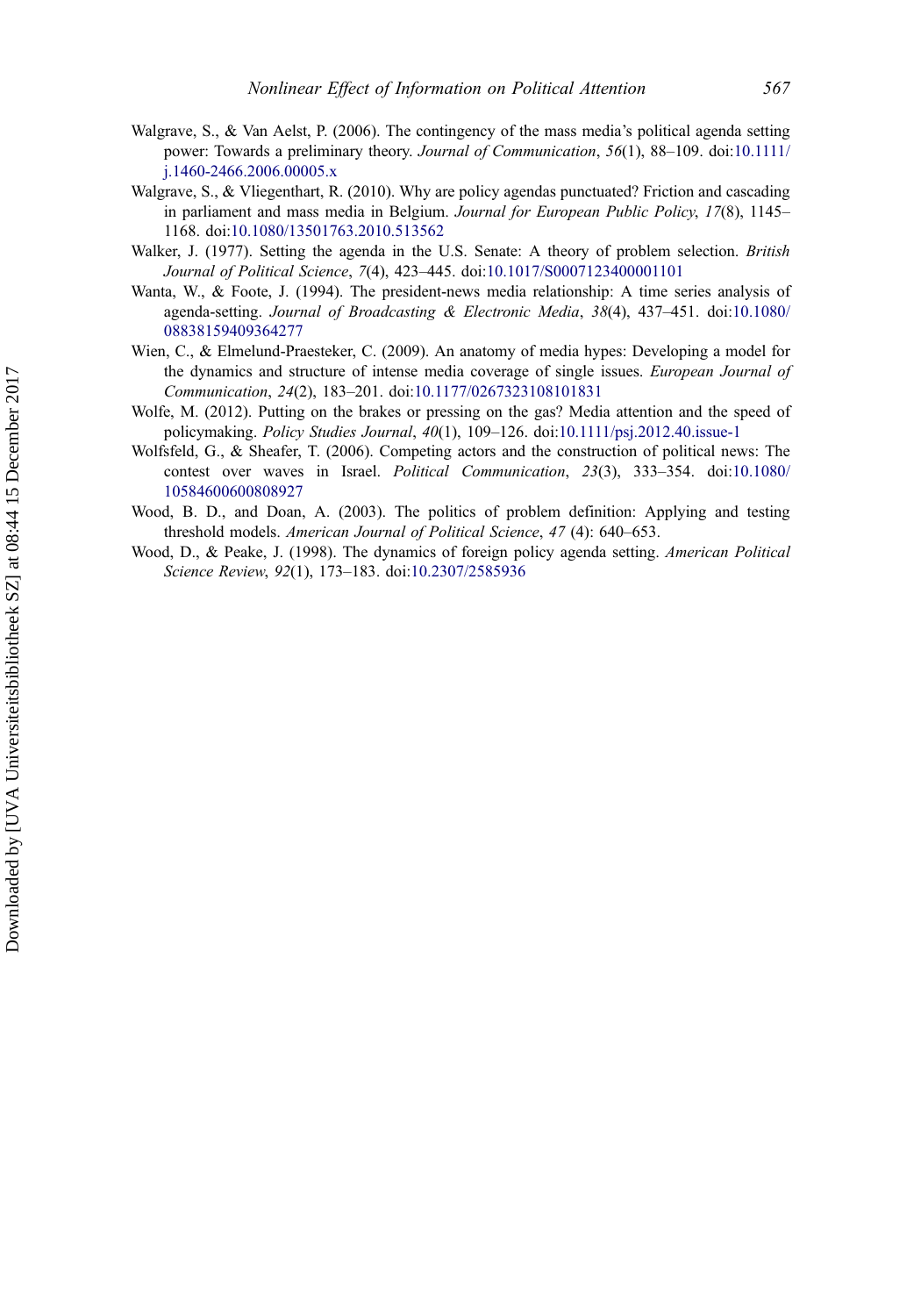Downloaded by [UVA Universiteitsbibliotheek SZ] at 08:44 15 December 2017 Downloaded by [UVA Universiteitsbibliotheek SZ] at 08:44 15 December 2017

Appendix: List of 61 Domestic Media Storms Appendix: List of 61 Domestic Media Storms

| <b>Storm Description</b>          | Primaries in different states<br>Blizzard of 1996 | Crash of Flight 800 | GOP Convention | 1996 Elections | Democratic fundraising scandal | Cult suicide | Mexican immigrants held captive in Queens,<br>È | NY Major Elections | Bill Clinton/Monica Lewinsky Scandal- | initial report | Paula Jones Scandal | Capitol Hill Slayings | Clinton/Lewinsky—Clinton confesses | Clinton/Lewinsky--Clinton apologizes | Midterm Elections 1998 | Clinton/Lewinsky—investigations begin | Clinton Impeachment—investigations | Impeachment trial in the Senate begins | Impeachment trial in the Senate continues | Columbine shooting |
|-----------------------------------|---------------------------------------------------|---------------------|----------------|----------------|--------------------------------|--------------|-------------------------------------------------|--------------------|---------------------------------------|----------------|---------------------|-----------------------|------------------------------------|--------------------------------------|------------------------|---------------------------------------|------------------------------------|----------------------------------------|-------------------------------------------|--------------------|
| Subtopic Description              | Natural disaster<br>Elections                     | Airline safety      | Elections      | Elections      | Elections                      | Crime        | Immigration                                     | State politics     | Executive scandal                     |                | Executive scandal   | Crime                 | Executive scandal                  | Executive scandal                    | Elections              | Executive scandal                     | Executive scandal                  | Executive scandal                      | Executive scandal                         | Schools            |
| Policy Agen-das Sub-topic<br>Code | 2012<br>2600                                      | 1003                | 2012<br>2012   |                | 2012                           | 1299         | 530                                             | 2400               | 2010                                  |                | 2010                | 1299                  | 2010                               | 2010<br>2012<br>2010                 |                        |                                       | 2010                               | 2010                                   | 2010                                      | 602                |
| Last Date of<br>Storm             | 3/14/1996<br>1/14/1996                            | 7/31/1996           | 9/4/1996       | 11/11/1996     | 3/8/1997                       | 4/1/1997     | 7/27/1997                                       | 11/6/1997          | 2/8/1998                              |                | 3/17/1998           | 7/31/1998             | 8/23/1998                          | 9/26/1998                            | 11/12/1998             | 11/26/1998                            | 12/25/1998                         | 2/3/1999                               | 2/19/1999                                 | 5/1/1999           |
| First Date of<br>Storm            | 16/1996<br>18/1996                                | 7/18/1996           | 8/7/1996       | 10/4/1996      | 28/1997                        | 125/1997     | 720/1997                                        | 0/30/1997          | /22/1998                              |                | 3/10/1998           | 1/25/1998             | 8/13/1998                          | 9/5/1998                             | 0/25/1998              | 1/17/1998                             | 12/2/1998                          | 1/4/1999                               | 2/4/1999                                  | 4/21/1999          |
| Storm Num-<br>ber                 |                                                   |                     |                |                |                                |              |                                                 |                    |                                       |                |                     |                       |                                    |                                      |                        |                                       |                                    |                                        |                                           |                    |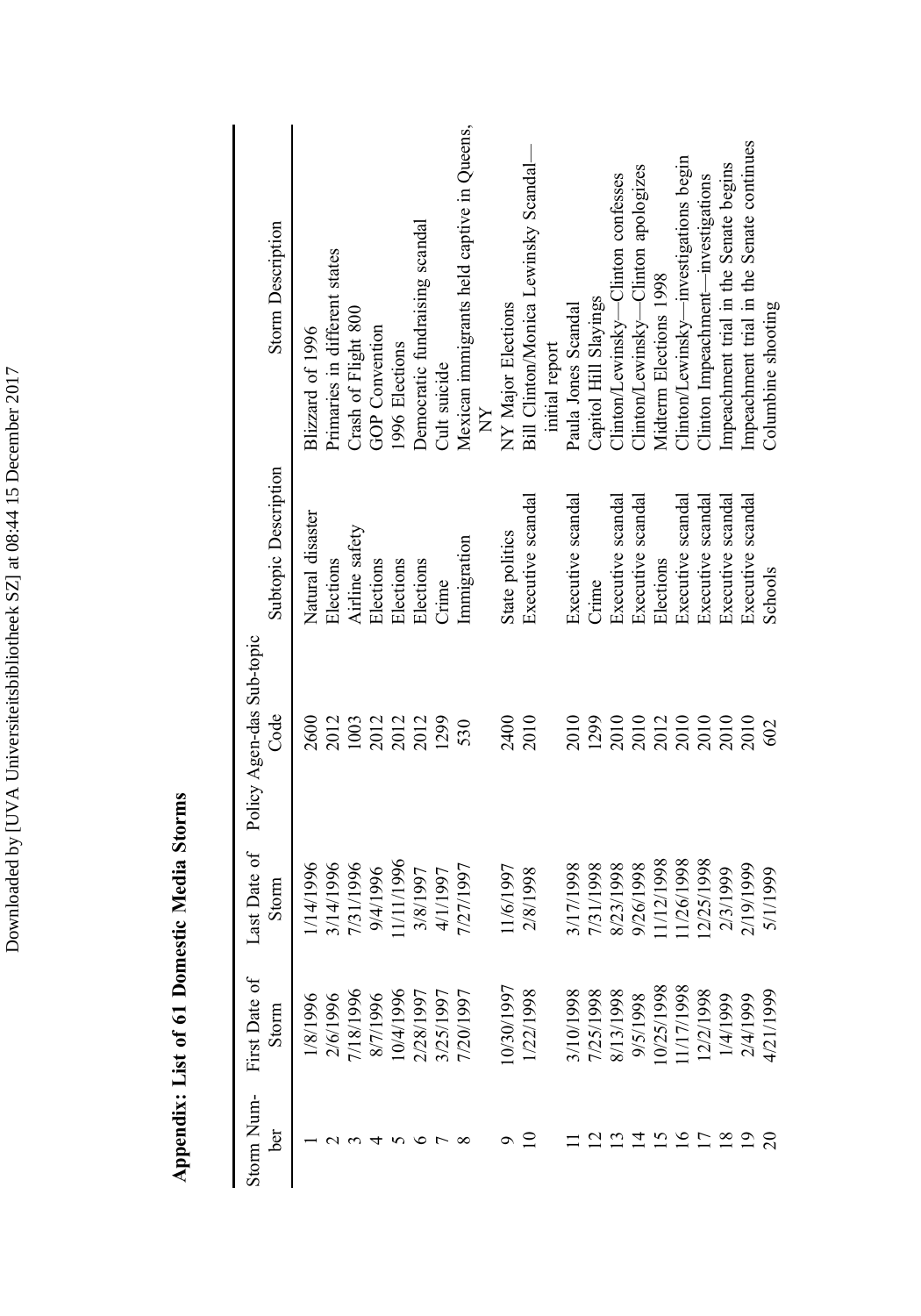$(Continued) % \begin{minipage}[b]{0.5\linewidth} \centering \centerline{\includegraphics[width=0.5\linewidth]{images/STM1000.pdf} \centerline{\includegraphics[width=0.5\linewidth]{images/STM1000.pdf} \centerline{\includegraphics[width=0.5\linewidth]{images/STM1000.pdf} \centerline{\includegraphics[width=0.5\linewidth]{images/STM1000.pdf} \centerline{\includegraphics[width=0.5\linewidth]{images/STM1000.pdf} \centerline{\includegraphics[width=0.5\linewidth]{images/STM1000.pdf} \centerline{\includegraphics[width=0.5\linewidth]{images/STM1000.pdf} \centerline{\includegraphics[width=0.5\linewidth]{images/STM100$ (Continued)

Downloaded by [UVA Universiteitsbibliotheek SZ] at 08:44 15 December 2017 Downloaded by [UVA Universiteitsbibliotheek SZ] at 08:44 15 December 2017